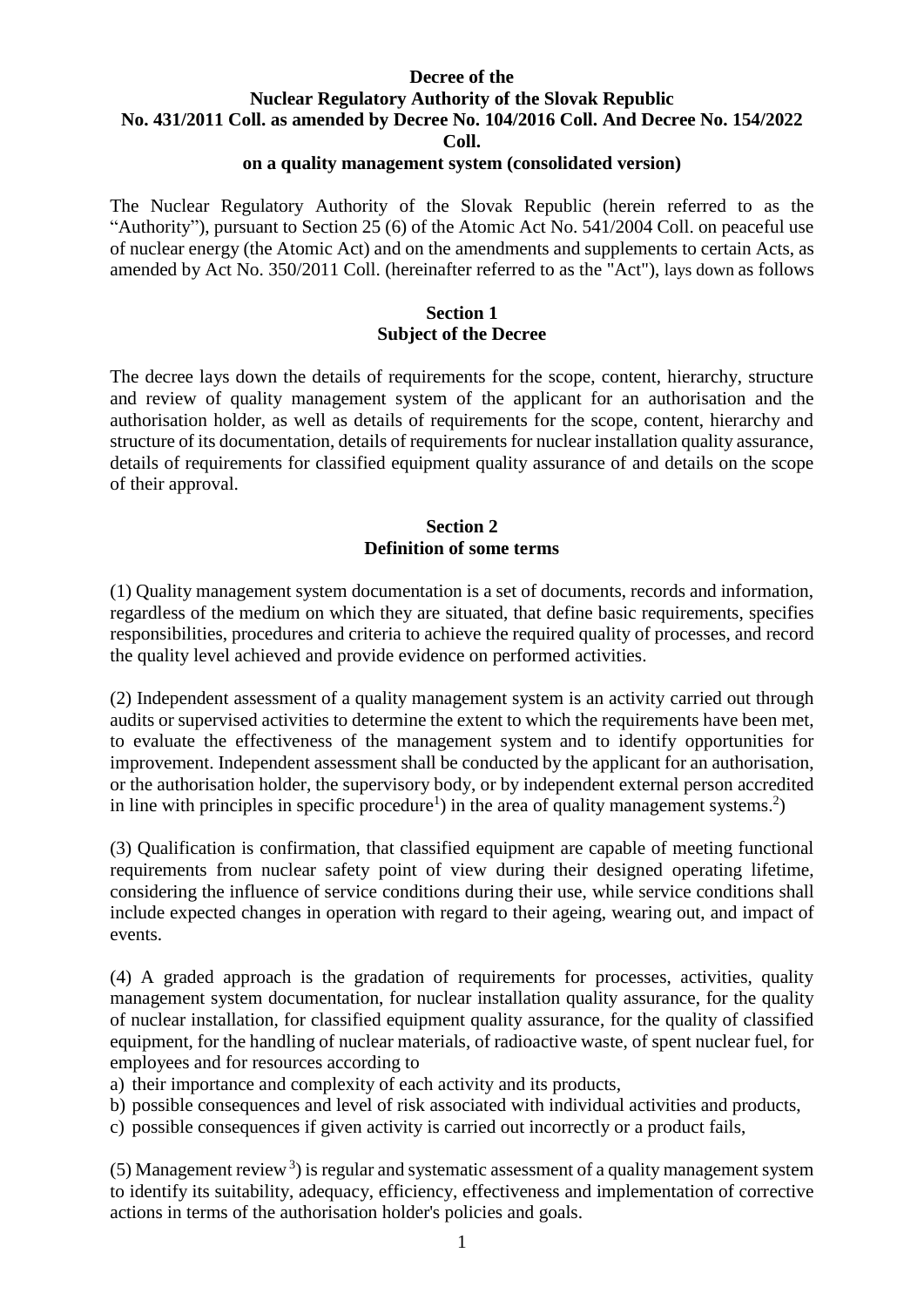(6) A process approach is the systematic identification and management of processes used by the applicant for an authorisation or the authorisation holder, and the identification of interactions between these processes.

(7) Management of quality management system documentation is a process that requires all jobs of the applicant for an authorisation or the authorisation holder to have valid and legible editions of the necessary documentation , for quality management system documentation to meet content and form requirements, for employees and suppliers of the applicant for an authorisation or the authorisation holder are demonstrably familiar with the documentation and to prevent the use of invalid or outdated documents.

 $(8)$  Self-assessment<sup>3</sup>) is the regular and systematic review of processes and their results by the applicant for an authorisation or the authorisation holder and their comparison with the requirements of a quality management system. Self-assessment is performed at each management level of the applicant for an authorisation or the authorisation holder with aim to assure continuous improvement.

(9) Specific inspection<sup>4</sup>) there are tests performed on manufacturers' premises in accordance with the relevant product specifications on products to be delivered, or on samples taken from these products, to find out whether products match characteristics specified in quality requirements or in technical documentation for the relevant classified equipment.

(10) Continuous improvement of a quality management system is the process of improving measurable indicators based on the quality policy and quality objectives of the applicant for an authorisation or the authorisation holder based on achieved results, data analysis, preventive and corrective measures and review by top management.

(11) The Type test is the verification of the ability of classified equipment of a given type to meet specified requirements by putting a representative piece or several pieces of this type of equipment to an appropriate set of physical conditions, chemical conditions, environmental conditions and operating or accident conditions.

 $(12)$  Quality assurance<sup>3</sup>) is a part of a quality management system focused on providing confidence that quality requirements shall be met. In the area of nuclear energy utilization, quality assurance is directly influence to ensure nuclear safety.

## **Section 3 Quality management system**

(1) The quality management system of the applicant for an authorisation or the authorisation holder shall be established, implemented, maintained and continually improved.

(2) The quality management system shall be based on

- a) an implementing and applying a quality management system based on the process management of the applicant for an authorisation and the authorisation holder,
- b) systematic, objective and regular assessment of the quality management system and its continuous improvement based on achieved results,
- c) an active approach by all employees of the applicant for an authorisation or the authorisation holder, and their comprehension and adoption of management's commitments, policies and goals,
- d) awareness of all employees of the applicant for an authorisation or the authorisation holder about the quality management system, and their support, cooperation and active participation,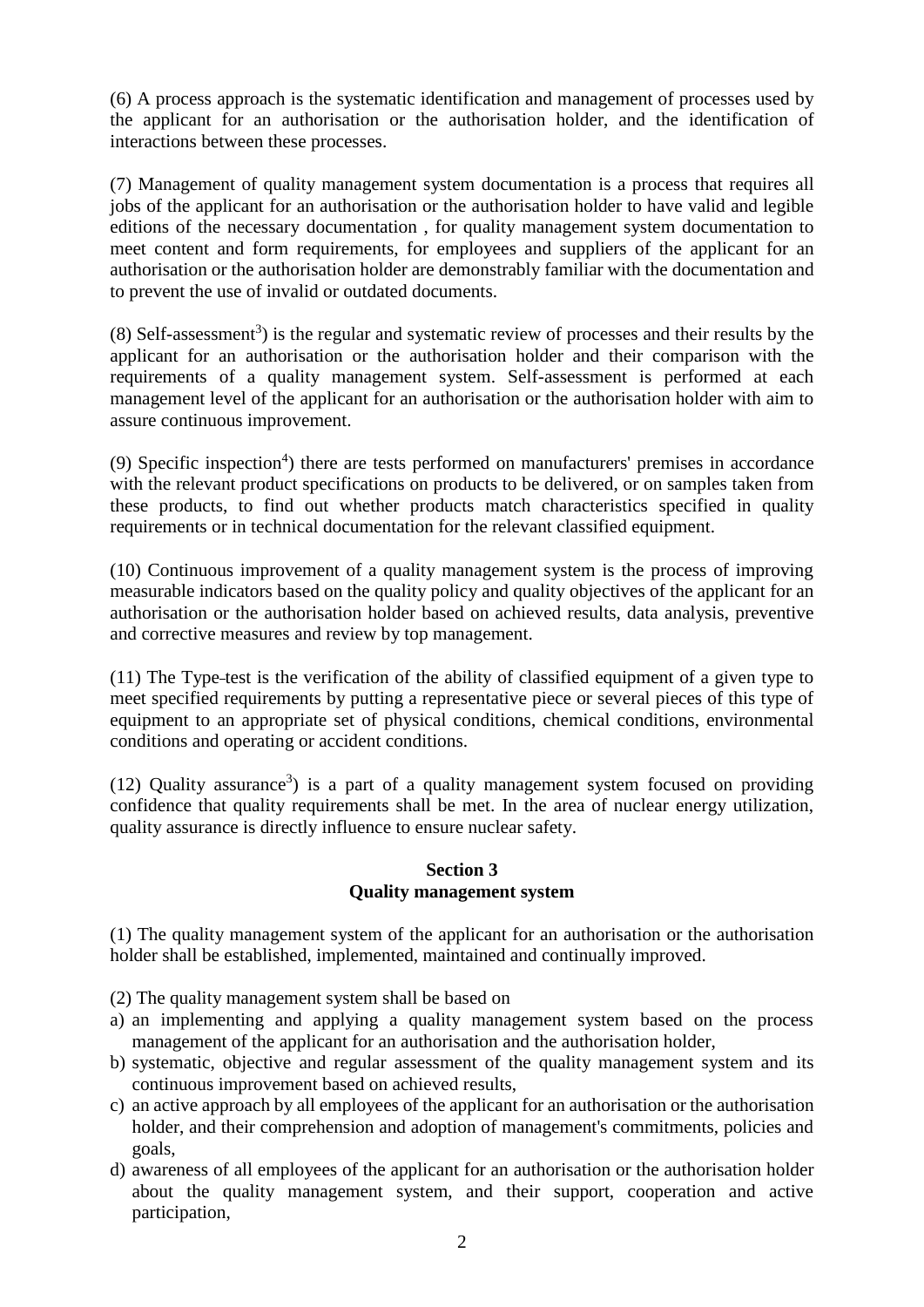e) an active approach of the applicant for an authorisation or the authorisation holder to informing the public and other interested parties of his conduct and an open dialogue between them.

(3) The quality management system of the applicant for an authorisation or the authorisation holder shall include a description of his management system, quality policy, quality objectives and management's commitment, organisational structure, the responsibilities and authority of employees at all levels of management, quality management system processes, their description and, interactions, measuring, analysis and improvement, quality management system documentation and resources for quality assurance including human resources.

(4) In his quality management system, the applicant for an authorisation or the authorisation holder shall identify a member of top management who is responsible for ensuring the effectiveness of the quality management system, and must specify his/her responsibilities and authorities in managing the quality management system.

(5) The applicant for an authorisation or the authorisation holder as part of his quality management system shall implement regular review and assessment of his own quality management system effectiveness<sup>4</sup>) by management, including assessment from the nuclear safety aspects based on measurable quality objectives specified in accordance with quality policy, in order to achieve continuous improvement of the quality management system. This review must be documented.

(6) The applicant for an authorisation or the authorisation holder shall continuously implement into the practice results coming from the regular review and assessment of his quality management system.

(7) The applicant for an authorisation or the authorisation holder shall apply quality management system requirements in a grading manner and at all levels of the quality management system in accordance with the current condition of nuclear installation in order to enhance safety culture and allocate the necessary resources.

(8) The applicant for an authorisation or the authorisation holder shall implement within the quality management system as follows

- a) a process approach with emphasis on processes that can influence the safety of nuclear installation,
- b) the measurable indicators or process performance indicators, and safety culture assessment,
- c) the regular assessment of process development trends.

(9) The applicant for an authorisation or the authorisation holder shall specify in his quality management system documentation the responsibilities and competencies of his employees at all levels of management, with an emphasis on positions with a direct impact on nuclear safety and with an impact on nuclear safety.

(10) The applicant for an authorisation or the authorisation holder shall have a documented and clearly justified organizational structure.

(11) The applicant for an authorisation or the authorisation holder shall systematically analyse, document, and provide the required number of his employees with the necessary professional competency and authorities necessary for ensuring nuclear safety and quality management.

(12) Quality management system requirements for the applicant for an authorisation or the authorisation holder are listed in Annex No. 1.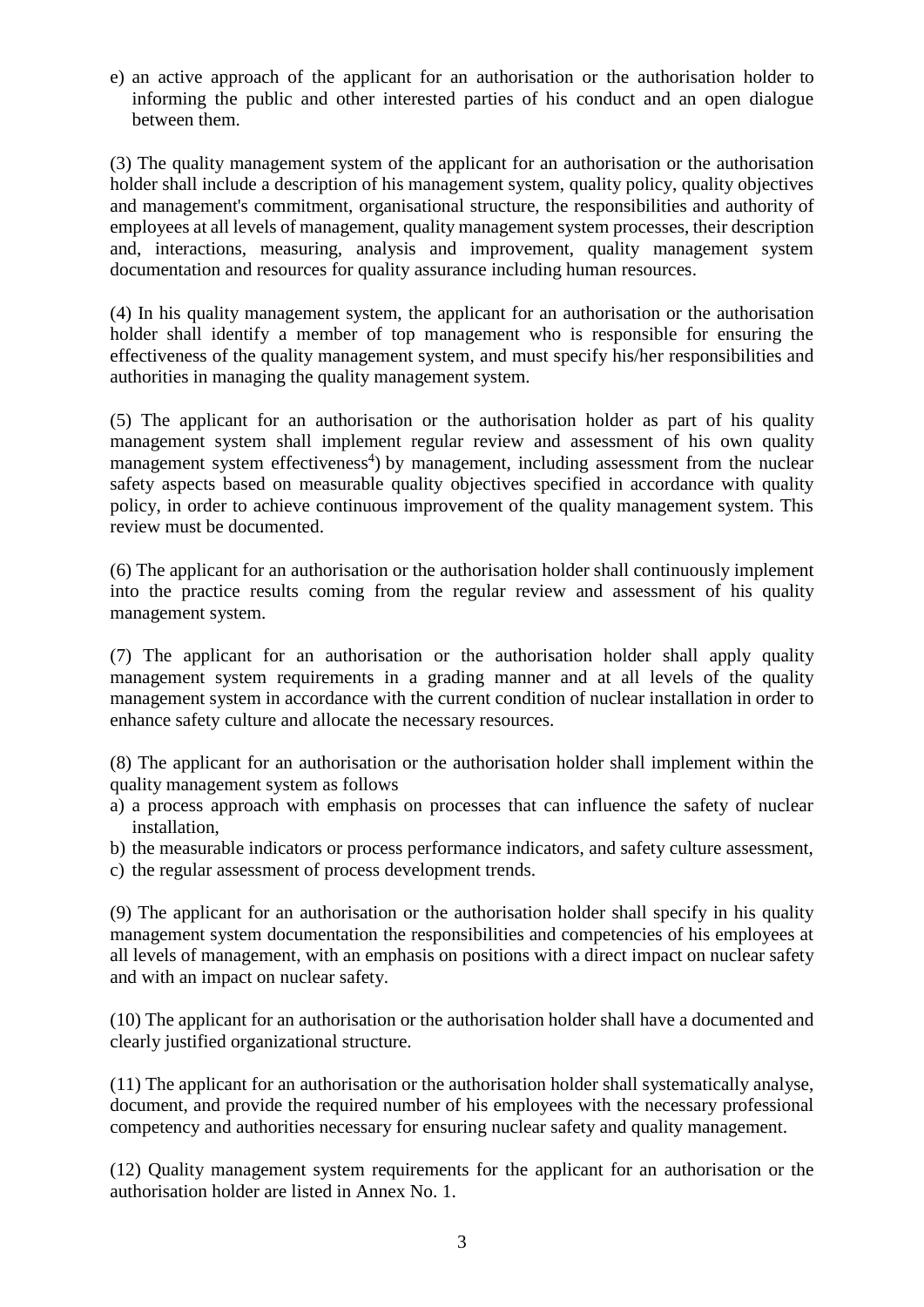#### **Section 4 Quality management system documentation**

(1) Quality management system documentation of the applicant for an authorisation or the authorisation holder shall describe in particular:

- a) an internal management system with regard to quality assurance,
- b) the implementation of policy focused on quality, safety and professional employee´s training of employees,
- c) a monitoring of compliance with nuclear safety.

(2) Quality management system documentation shall contain

- a) the quality policy and quality objectives,
- b) the safety policy and safety objectives,
- c) a quality manual,
- d) an organizational structure and its description,
- e) documented procedures, programmes, manuals and records,
- f) the nuclear installation quality assurance requirements,
- g) the nuclear installation quality requirements,
- h) the categorization of classified equipment into safety classes or a list of classified equipment,
- i) the classified equipment of quality assurance requirements,
- j) the classified equipment of quality requirements.

(3) Quality management system documentation of the applicant for an authorisation pursuant to Section 5 (3) (a) to (d), (f) and (g) of the Act shall contain documentation pursuant to Paragraph 2 (a) to (h).

(4) Quality management system documentation of the authorisation holder pursuant to Section 5 (3) (a) to (d), (f) and (g) of the Act shall contain documentation pursuant to Paragraph 2 (a) to (g), and if classified equipment is part of the nuclear installation, also documentation pursuant to Paragraph 2 (h) to (j).

(5) Quality management system documentation of the applicant for an authorisation or the authorisation holder pursuant to Section 5 (3) (e) of the Act shall contain documentation pursuant to Paragraph 2 (a) to (g).

(6) Documentation of the quality management system of the applicant for an authorisation or the authorisation holder pursuant to Section 5 (3) (j) of the Act shall contain documentation pursuant to Paragraph 2 (a), (c) and (e), and if classified equipment is used for transport, also documentation pursuant to Paragraph 2 (h) to (j).

(7) Documentation of the quality management system of the applicant for an authorisation or the authorisation holder pursuant to Section 5 (3) (k) of the Act shall contain documentation pursuant to Paragraph 2 (a) to (e).

(8) Requirements for quality management system documentation of the applicant for an authorisation or the authorisation holder are listed in Annex No. 2.

(9) The applicant for an authorisation or the authorisation holder shall draw up and maintain a quality manual that describes his quality management system in relation to its processes which take place therein. Requirements for the content of the quality manual are listed in Part C of Annex No. 2.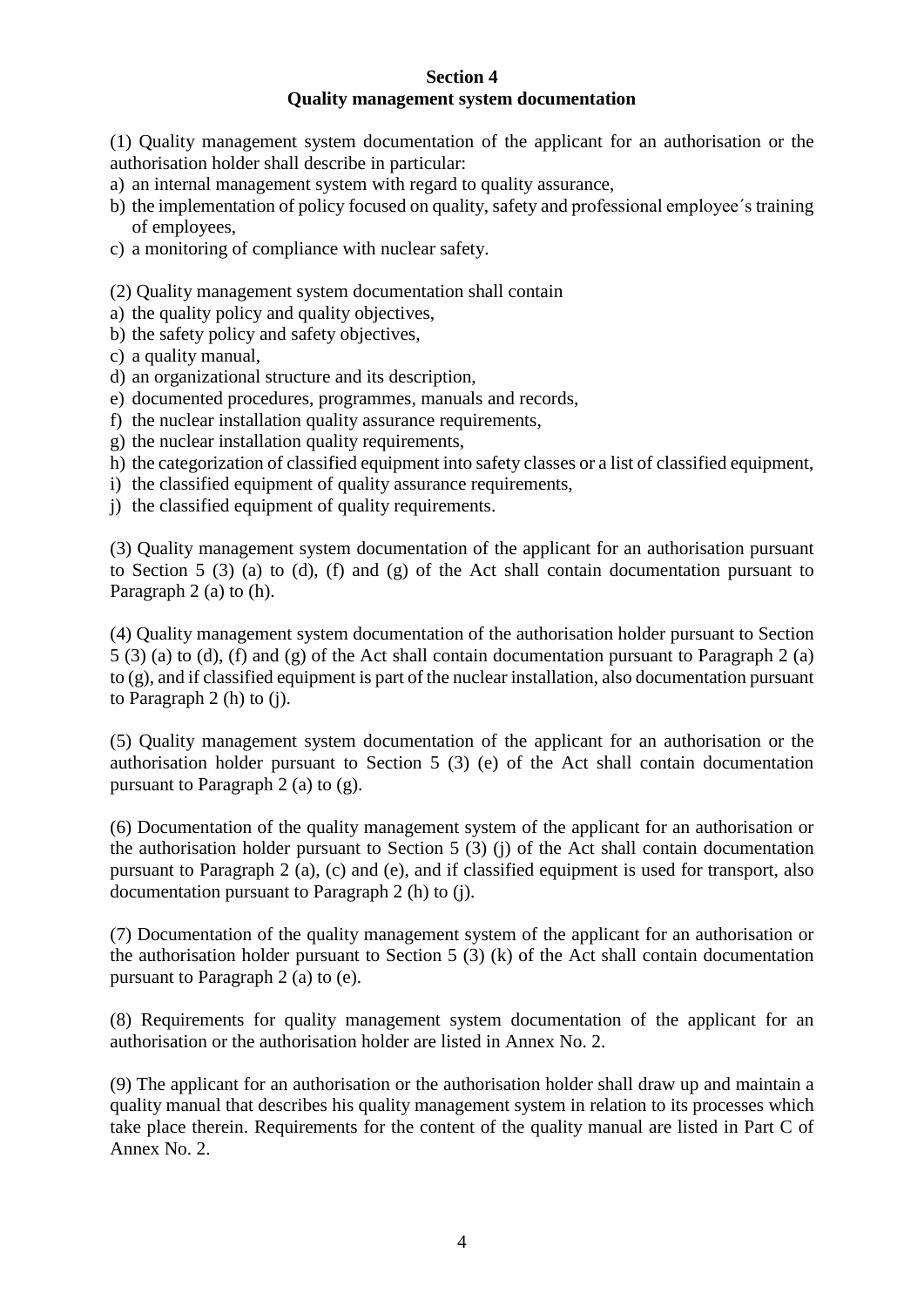(10) Except for the obligation listed in Section 10 (1) (b) of the Act, the applicant for an authorisation or the authorisation holder shall also comply with requirements set out in the subsequent valid documentation of the quality management system.

(11) The authorisation holder shall regularly review and update quality management system documentation according to the actual state of the quality management system of the applicant for an authorisation or the authorisation holder, and the condition of nuclear installation. A review of whether quality management system documentation is up-to-date must take place at least once per 3 years. If this review results requires to update documentation not approved or assessed by the Authority, the authorisation holder shall revise it within three months from the time review.

(12) All activities that have impact on quality of nuclear installation or the quality of classified equipment take place pursuant to quality management system documentation approved before these activities are carried out.

(13) The scope of quality management system documentation approved by the Authority pursuant to Section 4 (2) (a) (2) of the Act is laid down in Annex No. 3.

(14) Quality management system documentation of the applicant for an authorisation or the authorisation holder pursuant to Section 5 (3) (o) of the Act shall contain documentation pursuant to Paragraph 2 (a), (c) and (d).

#### **Section 5 Quality assurance requirements for nuclear installation**

(1) Quality assurance requirements for nuclear installation shall be contained in quality assurance programmes for a specific nuclear installation or group of nuclear installations.

- (2) Quality assurance programmes for nuclear installation shall be divided into:
- a) the reference quality assurance programme for nuclear installation (herein referred to as the "reference programme") that details fundamental requirements for quality assurance during all stages of the existence of a nuclear installation,
- b) the stage quality assurance programme for nuclear installation (herein referred to as the "stage programme") that details fundamental requirements for quality assurance for a particular stage of the existence of nuclear installation.

(3) The stages of existence of a nuclear installation for purposes of Paragraph 2 shall be split for:

- a) design,
- b) construction,
- c) commissioning,
- d) operation,
- e) an individual stage of decommissioning,
- f) closure of repository.

(4) Requirements for the content of the reference programme and stage programme are listed in Annex No. 4.

(5) The reference programme shall be valid from approval until the exemption of the nuclear installation from the Act. The stage programmes shall be valid from their approval until the end of the stage of existence of the nuclear installation for which they were developed.

(6) Nuclear installation quality assurance programmes must be regularly updated in all stages of its existence in accordance with the actual conditions and stage of its existence. Updates must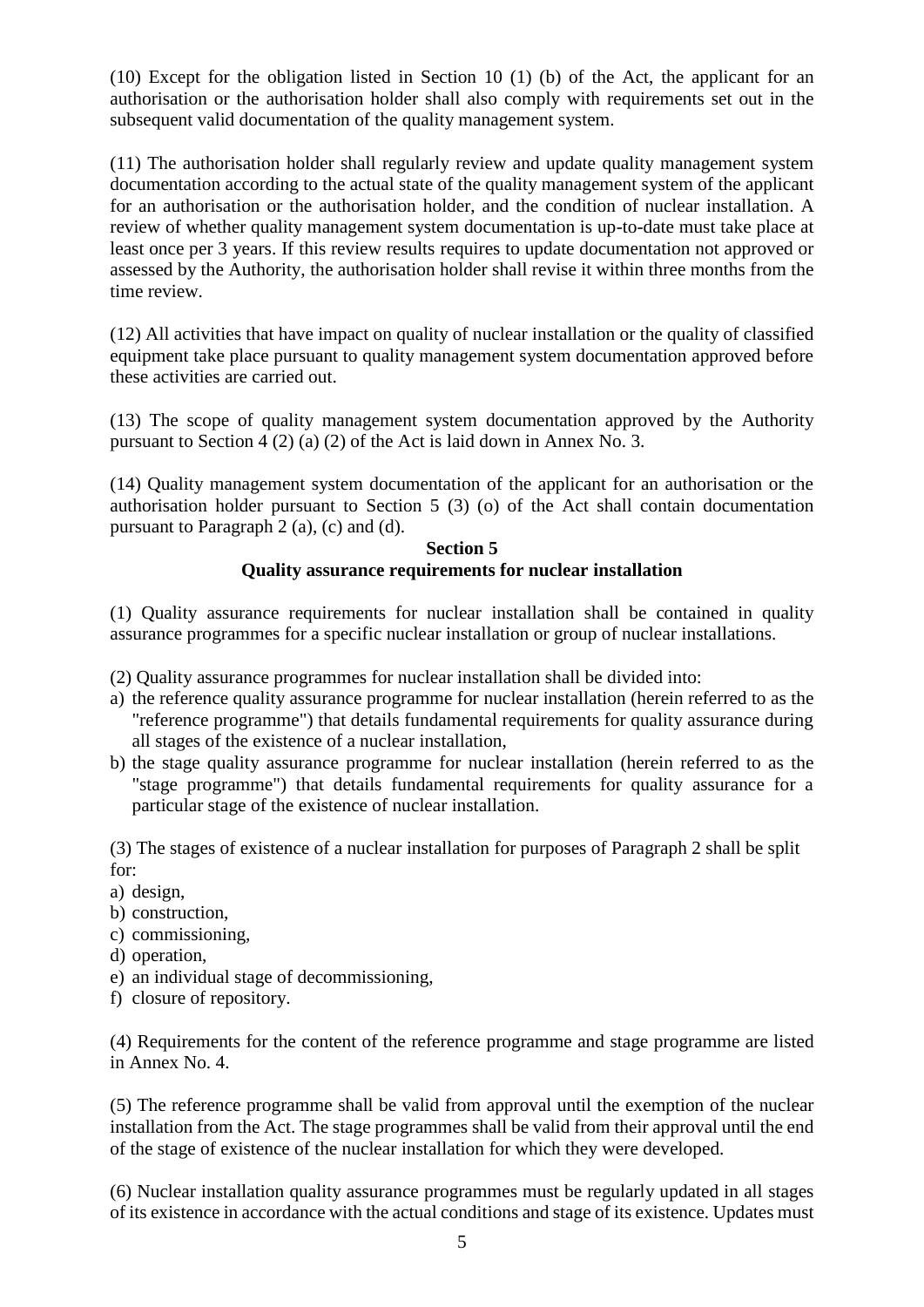take place at least by the date of complex and systematic assessment of nuclear safety pursuant to Section 23 (2) (e) and (f) of the Act. Updated quality assurance programmes must be submitted to the Authority for re-approval in accordance with requirements of Section 9.

#### **Section 6**

#### **Quality assurance requirements for classified equipment**

(1) Quality assurance requirements for classified equipment are lain down in quality plans of classified equipment (hereinafter referred to as the "quality plans") that:

- a) set up quality assurance principles for classified equipment specified in quality assurance programmes for nuclear installation,
- b) are valid from their approval until the end of the lifetime of classified equipment for which they were drawn up,
- c) are drawn up for each classified equipment categorised into safety class I, II and III,
- d) can be drawn up as aggregate quality plans for classified equipment of the same kind, design and dimensions categorised into safety class I,
- e) can be drawn up as aggregate quality plans for classified equipment of the same kind and type/dimension categorised into safety class II,
- f) can be drawn up as aggregate quality plans for classified equipment of the same kind categorised into safety class III,
- g) are drawn up independently for each system of I&C including its software that involves sensors, signal transmission and processing equipment and equipment for outputs to actuators,
- h) in cases of aggregate quality plans, are drawn up only for classified equipment categorised into the same safety class.

(2) Quality plans shall be drawn up in two phases:

- a) prior to the selection of a supplier of the classified equipment (herein referred to as the "quality plan for the first phase"),
- b) prior to the start of manufacturing of the classified equipment and, in the case of piping, prior to the start of its installation (herein referred to as the "quality plan for the second phase").

(3) Quality plans shall not be drawn up for classified equipment categorised into the safety class IV. For classified equipment categorised into the safety class IV, analyses of their possible impact on classified equipment of higher safety classes shall be performed (herein referred to as the "impact analyses").

(4) The applicant for an authorisation or the authorisation holder shall be responsible for the drawing up of quality plans and impact analyses.

(5) The applicant for an authorisation or the authorisation holder shall submit quality plans for the first phase to the Authority for approval prior to selecting the supplier of classified equipment of safety classes I to III.

(6) The applicant for an authorisation or the authorisation holder shall submit quality plans for the second phase to the Authority for approval prior to the start of manufacture of classified equipment of safety classes I to III.

(7) The applicant for an authorisation or the authorisation holder shall submit documentation pursuant to Paragraphs 6 and 7 to the Authority for approval as one paper copy as well as in electronic form on portable medium.

(8) Requirements for the contents of quality plans and for impact analyses are listed in Annex No. 5.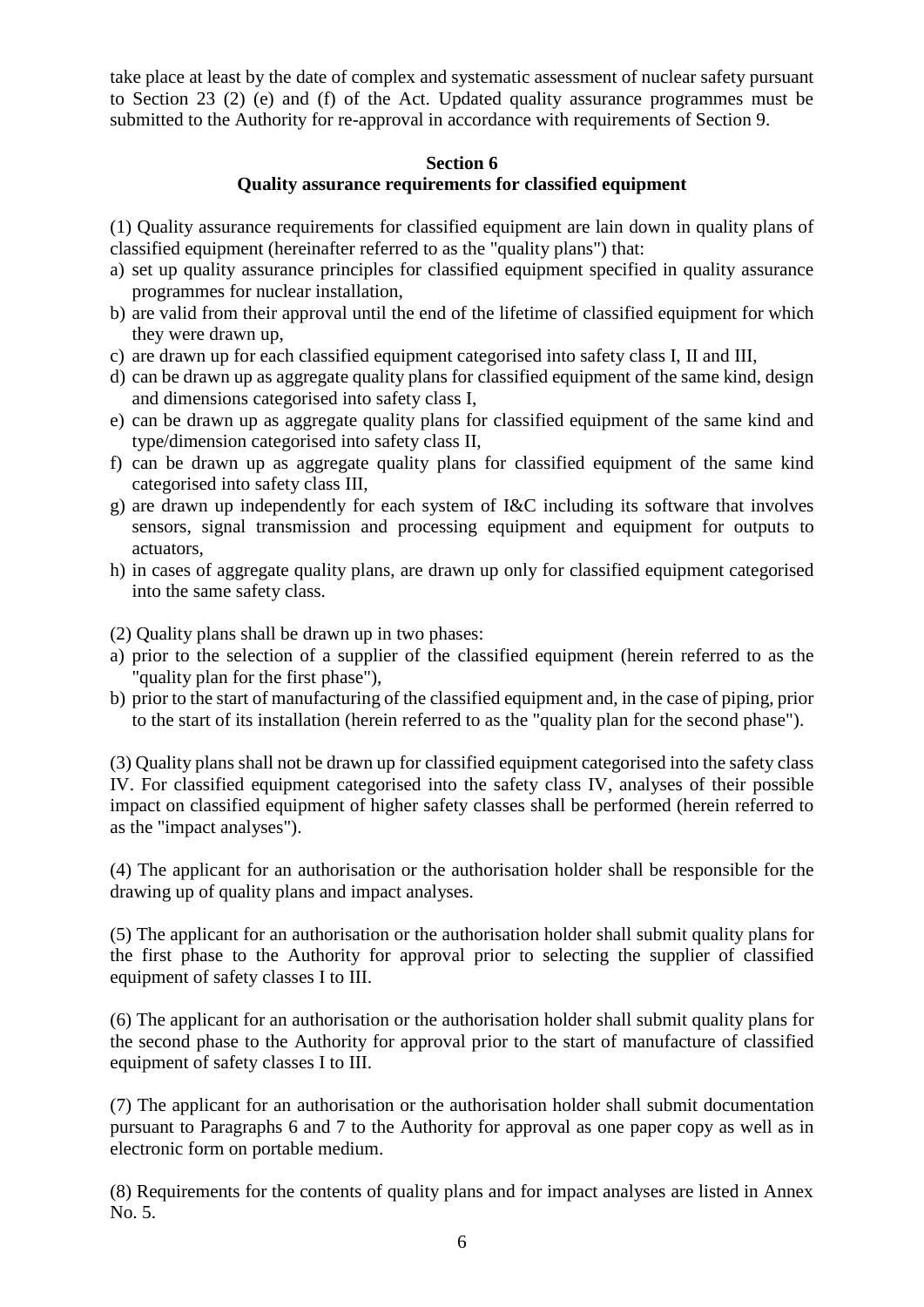## **Section 7 Quality requirements for nuclear installations**

(1) The scope of submitted requirements for the quality of nuclear installations are listed in Annex No. 6.

(2) The achieved level of quality of a nuclear installation, its changes and development in relation to nuclear safety are described in a systematic complex nuclear safety assessment report pursuant to Section 23 (2) (e) of the Act.

(3) The scope of submitted requirements for the quality of nuclear installations listed in Annex No. 6 shall be drawn up on the current state of understanding and knowledge in relation to the planned nuclear installation at the time of submission of the documentation

### **Section 8 Quality requirements for classified equipment**

- (1) Quality requirements for classified equipment shall contain:
- a) calculations and calculation results to prove the resistance of classified equipment to seismic activity and environmental influences during all test, operation and accident conditions considered in their design,
- b) categorisation into the safety class,
- c) quality requirements for classified equipment listed in Annex No. 7.

(2) Quality requirements for classified equipment categorised into the class I, II and III shall be submitted by the applicant for an authorisation or the authorisation holder to the Authority for approval prior to the start of manufacture of the classified equipment, in the case of piping prior to the start of their installation, as one paper copy and at the same time in electronic form on a portable medium.

(3) Classified equipment shall be qualified for their required functionality and presumed effects of the environment for conditions considered in their design, including seismic resistance, during their commissioning, operation, decommissioning, a repository closure, and during accidents. The qualification method shall correspond to the safety class of the classified equipment.

(4) For classified equipment categorised into the safety class I and II, except I&C systems, civil structures, pressure vessels and pipe lines including static supports and hangers, type-test shall be used for qualification.

(5) For I&C systems classified as classified equipment categorised into the safety class II the following methods can be used for their qualification, which is mandatory on the basis of possible feasibility, the indicate method will be used

a) the type-test,

- b) the operating experience,
- c) the deterministic analysis.

(6) For I&C systems classified as classified equipment categorised into the safety class III the following methods can be used for their qualification

- a) the type-test,
- b) an operating experience,
- c) an analysis,
- d) a combination of methods listed in letters a) to c).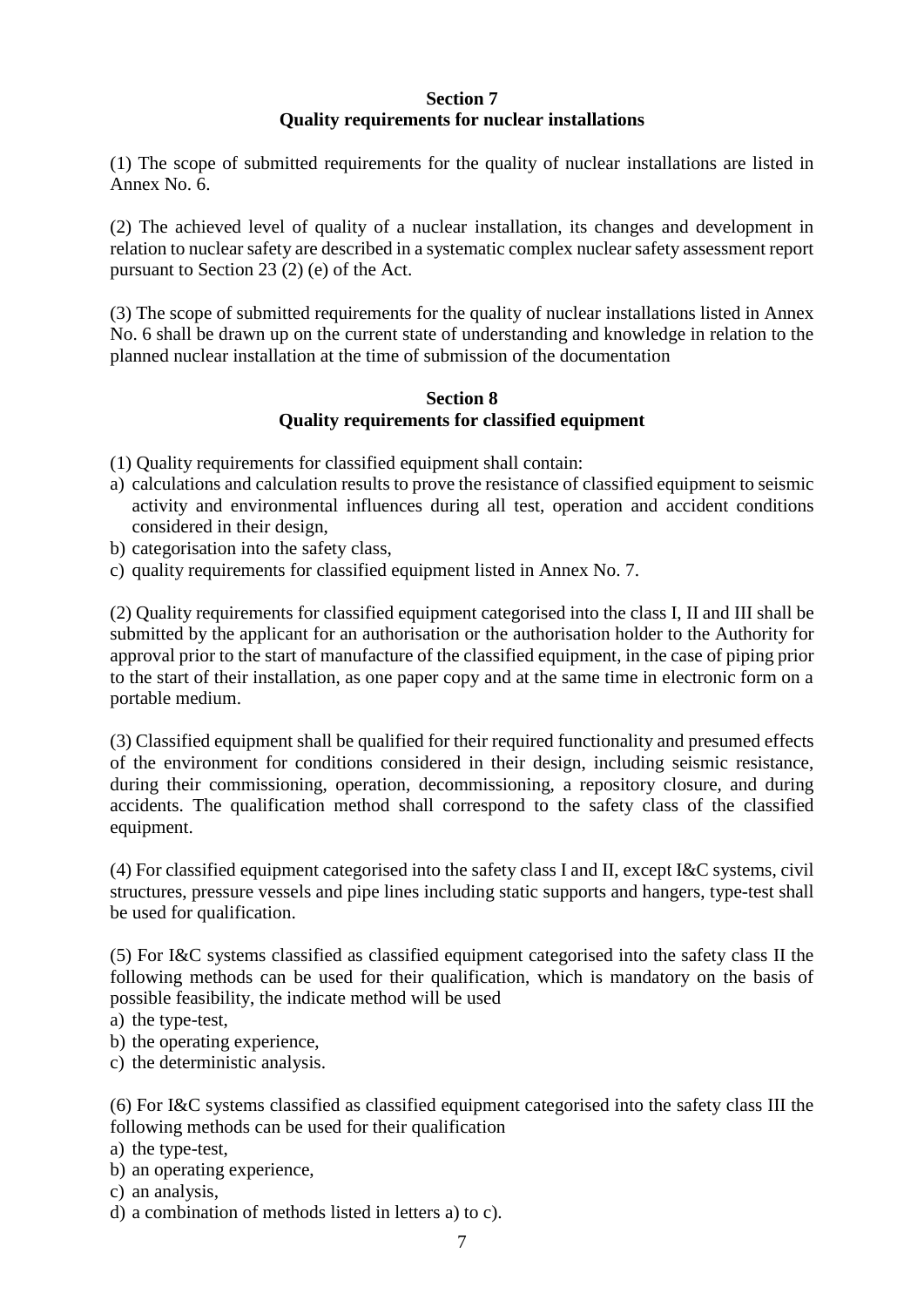(7) For I&C systems classified as classified equipment categorised into the safety class IV that can have impact on equipment listed in Paragraphs 5 and 6, qualification shall take place in accordance with Paragraph 6.

(8) For the I&C systems classified as classified equipment categorised into the safety class IV that cannot have impact equipment listed in Paragraphs 5 and 6, qualification at the level of commercial industrial standards shall be accepted.

(9) For classified equipment such as civil structures, large pressure vessels and pipe lines including static supports and hangers, categorised into the safety class I and II, qualification shall be performed by using calculation analysis.

(10) For classified equipment such as other pressure vessels including their static supports and hangers, categorised into the safety class I and II, qualification shall be performed by using calculation analysis and type-test.

(11) For classified equipment categorised into the safety class III and IV, except I&C systems, the following qualification methods can be used

- a) the type-test,
- b) an operating experience,
- c) an analysis,
- d) the calculation analysis,
- e) a combination of methods listed in Letters a) to d).

(12) The quality and material characteristics of metallurgical products and welding filler material used to make a classified equipment categorised into the safety class I and II shall be proven with material certificate (inspection document) issued based on a specific inspection with test results listing, in which an authorized inspector independent of the manufacturer's production division and an authorized inspector of the client or an inspector appointed in official regulations confirms, that the supplied products meet requirements for the respective classified equipment approved by the Authority in quality requirements of classify equipment. The manufacturer of the classified equipment may incorporate into the material certificate of test results performed during a specific inspection on raw materials that he had used, provided that he has used a process enabling reverse traceability, and can submit the relevant certificate.

(13) The quality and material characteristics of metallurgical products and welding filler material used to make a classified equipment categorised into the safety class III shall be proven with a material certificate (inspection document) issued based on a specific inspection with the test results listing, in which an authorized inspector independent of the manufacturer's production division confirms, that the supplied products meet requirements for the respective classified equipment approved by the Authority in quality requirements of classified equipment. The manufacturer of the classified equipment may incorporate into the material certificate of tests results performed during a specific inspection on raw materials that he has used, provided that, he has used a process enabling reverse traceability, and can submit the relevant certificate (document).

(14) The quality and characteristics of metallurgical products and welding filler material used to make a classified equipment categorised into the safety class IV shall be proven with a material certificate issued based on a specific inspection with test results listing, in which an authorized inspector independent of the manufacturer's production division confirms that the supplied products meet requirements in technical documentation for the respective classified equipment. The manufacturer of the classified equipment may incorporate into the material certificate of tests results performed during a specific inspection on raw materials that he has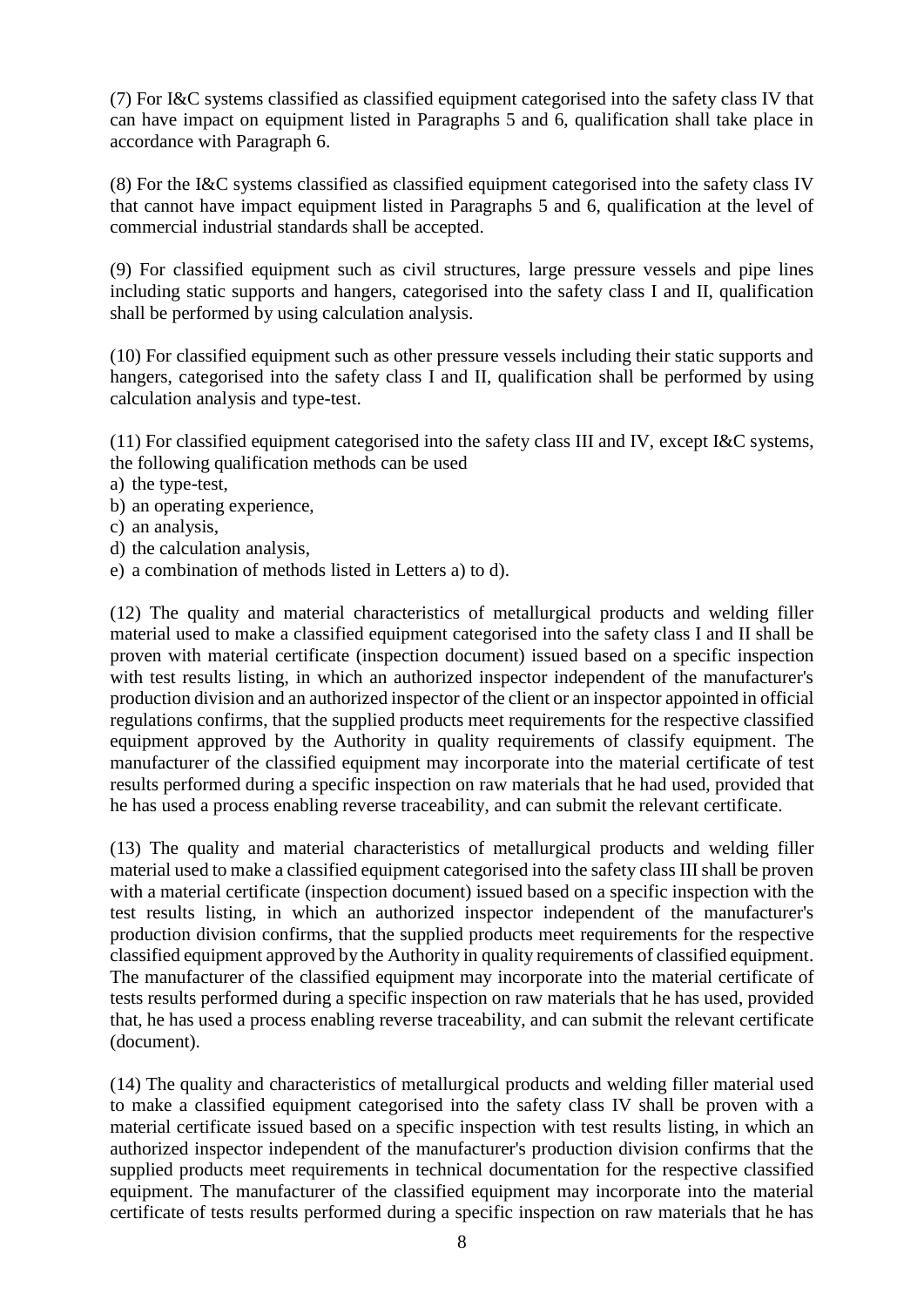used, provided that, he has used a process enabling reverse traceability, and can submit the relevant certificate (document).

(15) The meeting of quality requirements for classified equipment shall be documented in accompanying technical documentation.

(16) Accompanying technical documentation requirements are listed in Annex No. 8.

(17) The applicant for an authorisation or the authorisation holder shall check conformity of classified equipment with quality requirements for classified equipment and accompanying technical documentation when they are delivered to the construction site, and shall make a record of this.

(18) The applicant for an authorisation or the authorisation holder shall check conformity of classified equipment with quality requirements for classified equipment, accompanying technical documentation and quality plans, and conformity of accompanying technical documentation with Annex No. 8, once installation of classified equipment into integrated systems or parts thereof has been completed (herein referred to as the "post-installation tests"), and shall make a record of this.

(19) Pursuant to Section 10 (1) (f) of the Act, the authorisation holder shall notify the Authority of the date post-installation tests at least ten days in advance.

## **Section 9 Change management in quality management system**

(1) Changes pursuant to Section 2 (w) of the Act must be justified in advance, carefully planned, and assessed following their implementation.

(2) Changes pursuant to Section 2 (w) and (x) of the Act shall be performed in accordance with principles and requirements applicable for the original installation or documentation. The weaver's application towards to original design requirements or implementation of new requirements must be justified and relevant analyses must be performed to document their acceptability.

(3) At the same time with a change pursuant to Section 2 (w), the applicant for an authorisation or the authorisation holder shall submit

- a) an analysis of the causes of the proposed change, with justification of the goal of the change,
- b) an impact assessment of the change on nuclear safety,
- c) proposed measures to eliminate possible negative effects of a new installation on existing equipment during its installation, inspection, tests, maintenance and operation,
- d) proposed measures to eliminate possible negative effects of the change, including its inclusion in quality management system documentation or professional employee´ s training,
- e) a list of the quality management system documentation that the change shall affect, and changed quality management system documentation if it is subject to Authority approval, or if the Authority evaluation or if the Authority requires to take look at it,
- f) a safety assessment for the proposed change performed by an independent person through risk analysis,
- g) an evaluation of the proposed change by the author of the original design, or another qualified person.

(4) At the same time with a change pursuant to Section 2 (x) of the Act, the applicant for an authorisation or the authorisation holder shall submit: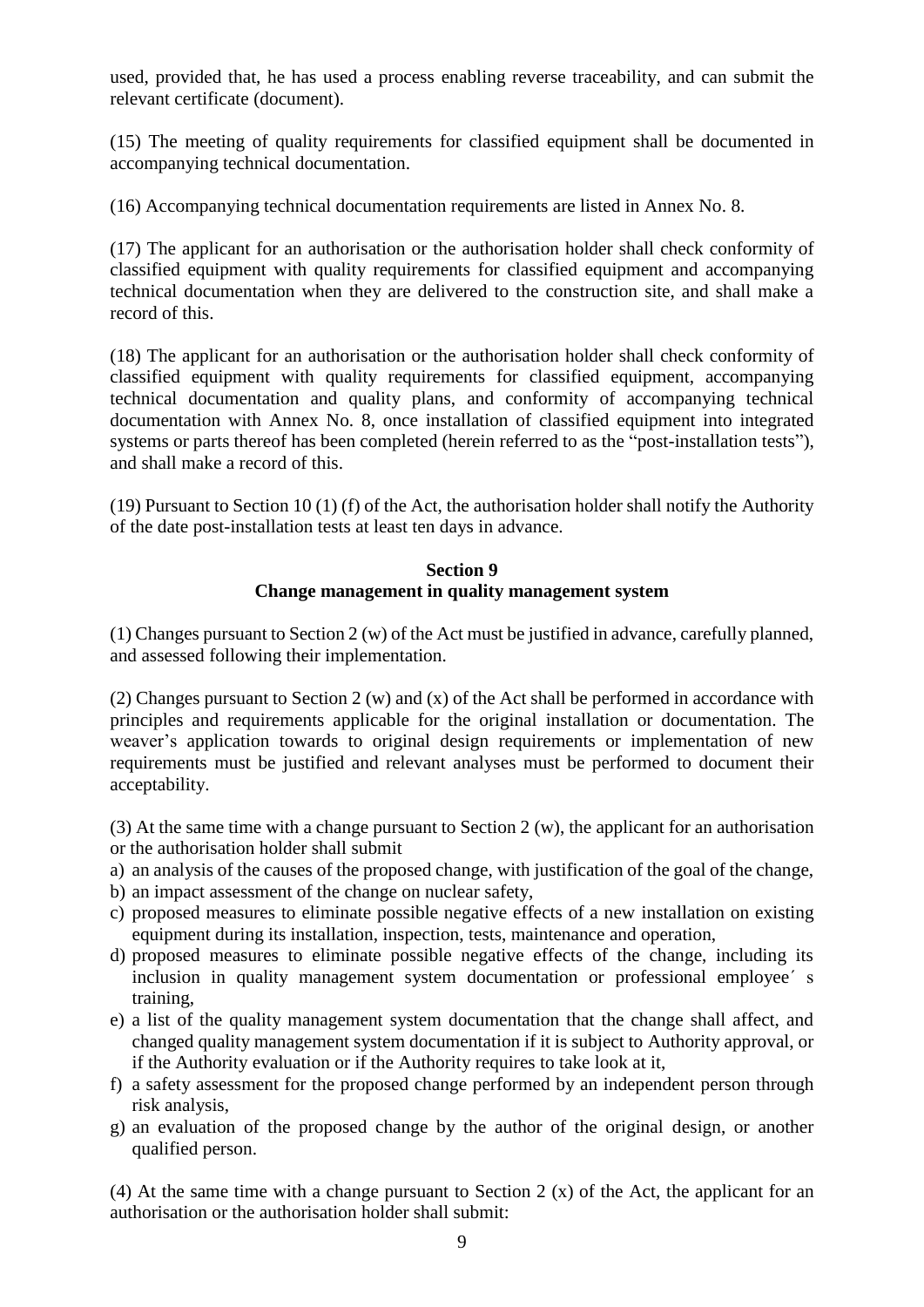- a) an impact assessment of the change on nuclear safety,
- b) an analysis of the causes of the proposed change, with justification of the goal of the change,
- c) proposed measures to eliminate possible negative effects of the change, including its inclusion in quality management system documentation or professional employee´s training if needed,
- d) a list of the quality management system documentation that the change shall affect, and changed quality management system documentation if it is subject to Authority approval, or if the Authority requires to take look at it.

(5) The applicant for an authorisation or the authorisation holder shall submit change documentation to the Authority for approval or notification pursuant to Section 2 (w) and (x) of the Act as one paper copy and at the same time in electronic form signed by a certified electronic signature on a portable medium.

(6) After the change has been implemented, the applicant for an authorisation or the authorisation holder shall assess the effectiveness of the change implementation, including its benefits or negative effects, within the timeframe specified by him.

## **Section 10 Transition provisions**

Regarding nuclear installations that were under construction as of the day, when this decree became effective, requirements for quality assurance of classified equipment pursuant to Section 6 and requirements for quality of classified equipment pursuant to Section 8 will be governed by the existing decree until 31 December 2014.

# **Section 11 Repealing provisions**

Decree of the Nuclear Regulatory Authority of the Slovak Republic No. 56/2006 Coll., laying down details on requirements for quality system documentation of an authorisation holder as well as details on quality requirements for nuclear installation, details on requirements for quality of classified equipment, and details on the scope of their approval, shall be repealed.

# **Section 12**

This decree has been adopted in accordance with a legally binding act of the European Union in the area of technical standards and technical regulations<sup>5</sup>).

## **Section 13 Entry into force**

The decree shall enter into the force on 15 May 2022.

# **Marta Žiaková, m. p.**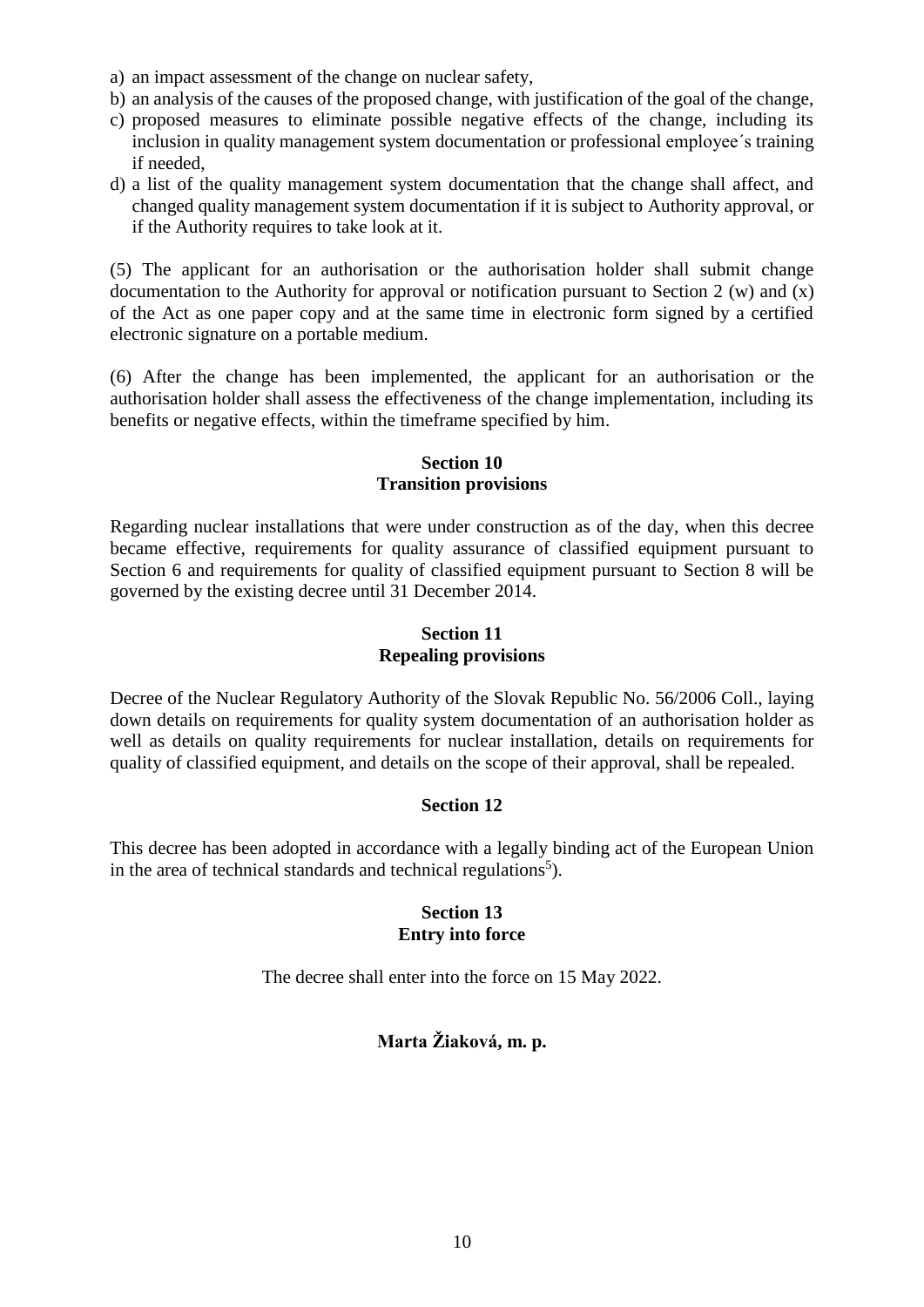# **QUALITY MANAGEMENT SYSTEM REQUIREMENTS**

The quality management system of the applicant for an authorisation or the authorisation holder shall include

- a) a quality assurance, a process-oriented approach, a graded approach and quality management system documentation pursuant to the requirements of this decree, so that the quality management system allows specified goals and the required level of nuclear safety and radiation protection to be achieved in an efficient and effective manner,
- b) a description of the management system in terms of quality assurance, including goals, strategies, plans and objectives so that management of its effect on nuclear safety is achieved,
- c) a documented quality policy that contains;
	- 1. a written commitment by top management in priority to achieve, maintain and continuously develop a high level of nuclear safety and radiation protection,
	- 2. a written commitment by all levels of management to establish, implement, assess and continuously improve the quality management system,
- d) a documented safety policy including requirements for meeting and monitoring of safety targets,
- e) an implementation of a quality policy including safety policy in practice, and notifying all employees in such a manner that it is properly understood and applied,
- f) the measurable targets in accordance with the quality policy and assessment of how these targets have been met,
- g) an using of a graded approach in specifying requirements for quality assurance and quality requirements,
- h) a quality manual and its regular review,
- i) a regular review and assessment of the quality policy, safety policy, professional training policy and all their parts, including the safety policy and quality targets, where this assessment must take place at specified intervals and more frequently than the regular comprehensive and systematic nuclear safety assessment pursuant to Section 23 (2) (e) and (f) of the Act,
- j) a regular review and assessment of the quality management system by management based on audits, process measurements, preventive measures, corrective measures and feedback, including an assessment of the quality management system from the perspective of nuclear safety,
- k) a regular independent assessment of the quality management system and its processes by an organizational unit independent of the assessed areas or an independent external subject, which must have proper authority and competence to perform this assessment,
- l) a self-assessment of activities, work and processes by management or employees responsible for them,
- m)a continuous implementation of results of assessments performed pursuant to Paragraphs 5 to 11,
- n) the management change pursuant to Section 2 (v) or (w) of the Act, including specification of requirements for this process, its recording, separation into temporary and permanent, identification, review, prioritization, specification of influences and risks, confirmation of suitability, post-implementation assessment, for interim changes to technical equipment or classified equipment, as well as their list, current status, validity date, records according to which they were approved or permitted, and labelling of the respective installation itself and its actuating elements,
- o) a professional training policy expressing top management's commitment in priority to ensure the required number of professionally competent employees and specially-professionally competent employees pursuant to Section 24 (2) and (3) of the Act and pursuant to special legislation,<sup>6</sup>)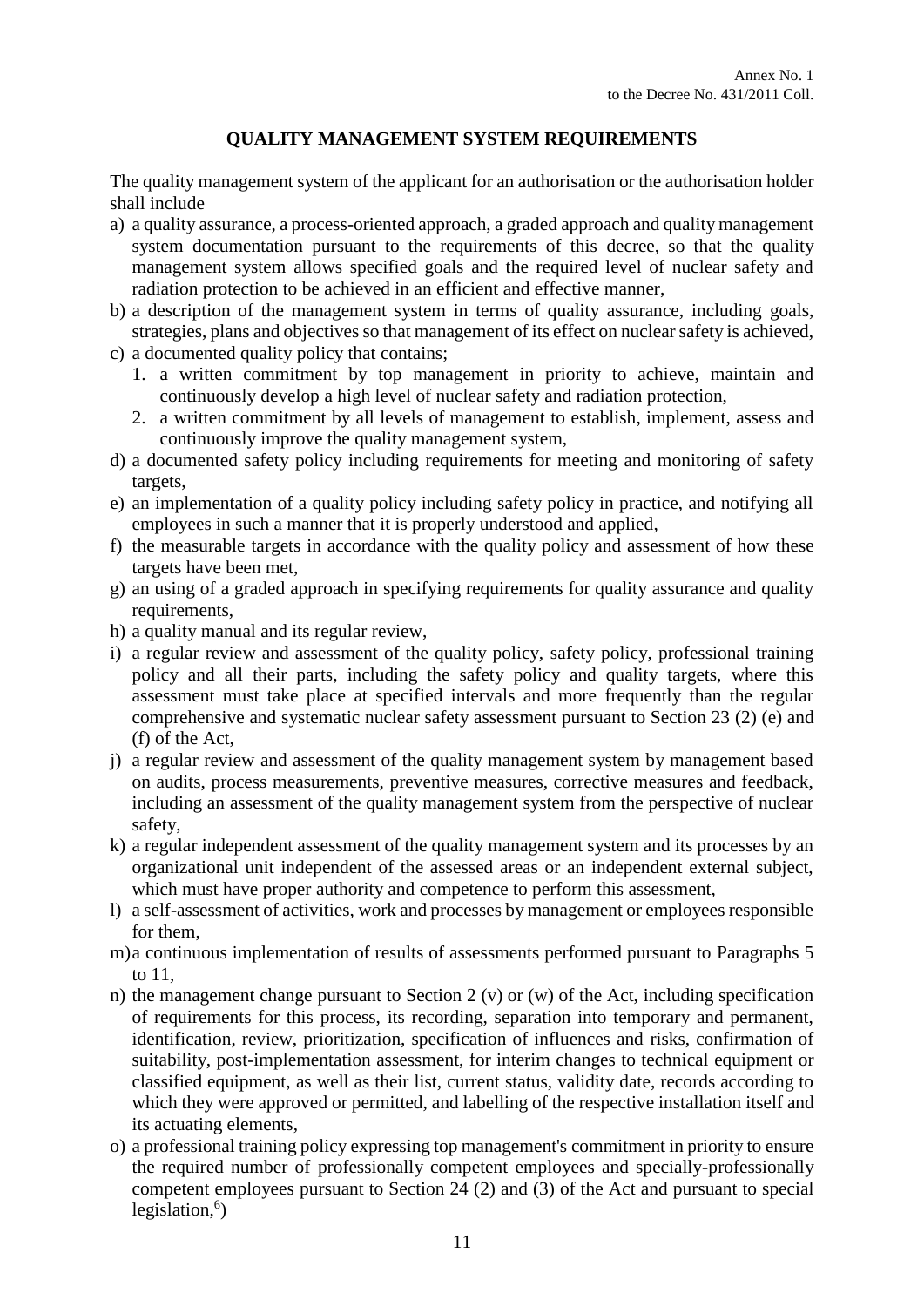- p) an employee responsibilities and competencies determination, their functional responsibilities and commissions including a description of the organizational structure containing a description of the specific job position impact on nuclear safety pursuant to special legislation,<sup>6</sup>) including responsibility for quality assurance and quality management system management,
- q) the requirements for human resources, for procedures during hiring, selection and assignation of work positions with direct impact on nuclear safety and with an impact on nuclear safety, qualification and maintenance of employee skills with an emphasis on the ability to ensure a high level of safety culture, and for records of results of the employee´s professional training,
- r) the requirements for assurance and availability of financial, material, technical and human resources, employee equipment, work premises, work and technological equipment, nuclear safety, physical protection, emergency preparedness, transport, communication, hardware and software,
- s) his identified and appropriately documented processes and their interaction, including processes performed by external persons,
- t) the process requirements including criteria and methods for their monitoring and measurement, continuous improvement, ensuring availability of resources and information, and implementation of necessary corrective measures,
- u) the requirements related to processes that include, planning, design, verification, implementation, manufacture, operations, providing services, inspections, tests, maintenance and repairs, including requirements for emergency preparedness, physical protection, nuclear and radiation safety, safety culture, design changes and modifications, classified equipment and classified equipment quality plans,
- v) an emergency preparedness including requirements to find out the possibilities of the accidents and emergency situations, emergency preparedness procedures and requirements for the regular practice of these procedures,
- w)the management of his documentations and his changes, including management of external documents and rules for familiarizing employees with this documentation,
- x) the management and storage of records created during his processes as well as the manner they are demonstrated to the Authority,
- y) an assessment and selection criteria of suppliers including keeping records on suppliers,
- z) the requirements for the procurement and purchase of goods and services including requirements for incoming inspection of purchased products,
- aa) the requirements for quality management systems of suppliers of goods and services that have or could have an impact on the nuclear safety of nuclear installation, including requirements for the manner and scope of quality management systems verification of the suppliers',
- ab) an observance and familiarization of suppliers with quality policy including the safety policy, so that it is properly understood and applied by suppliers and their employees,
- ac) the checks of suppliers and check of activities performed by suppliers, including facilitation of control audits of suppliers and participation of the Authority's inspectors in these audits,
- ad) the requirements for the employee's qualifications performing inspections and tests of specified civil structures, equipment, goods, services and processes, their independence, and requirements for the standards of these inspections and tests,
- ae) the requirements for contracts and contractual conditions with suppliers, including requirements pursuant to Letters g), j), p), q), y) to ad), including an assignment of specific employees in the organizational structure responsible for meeting responsibilities listed in these points,
- af) a monitoring and measurement of goods or services including requirements for the scope of inspections and equipment used for monitoring and measurement,
- ag) an equipment management of measurement and monitoring<sup>7</sup>), including record keeping, regular calibration and maintenance, protection and storage,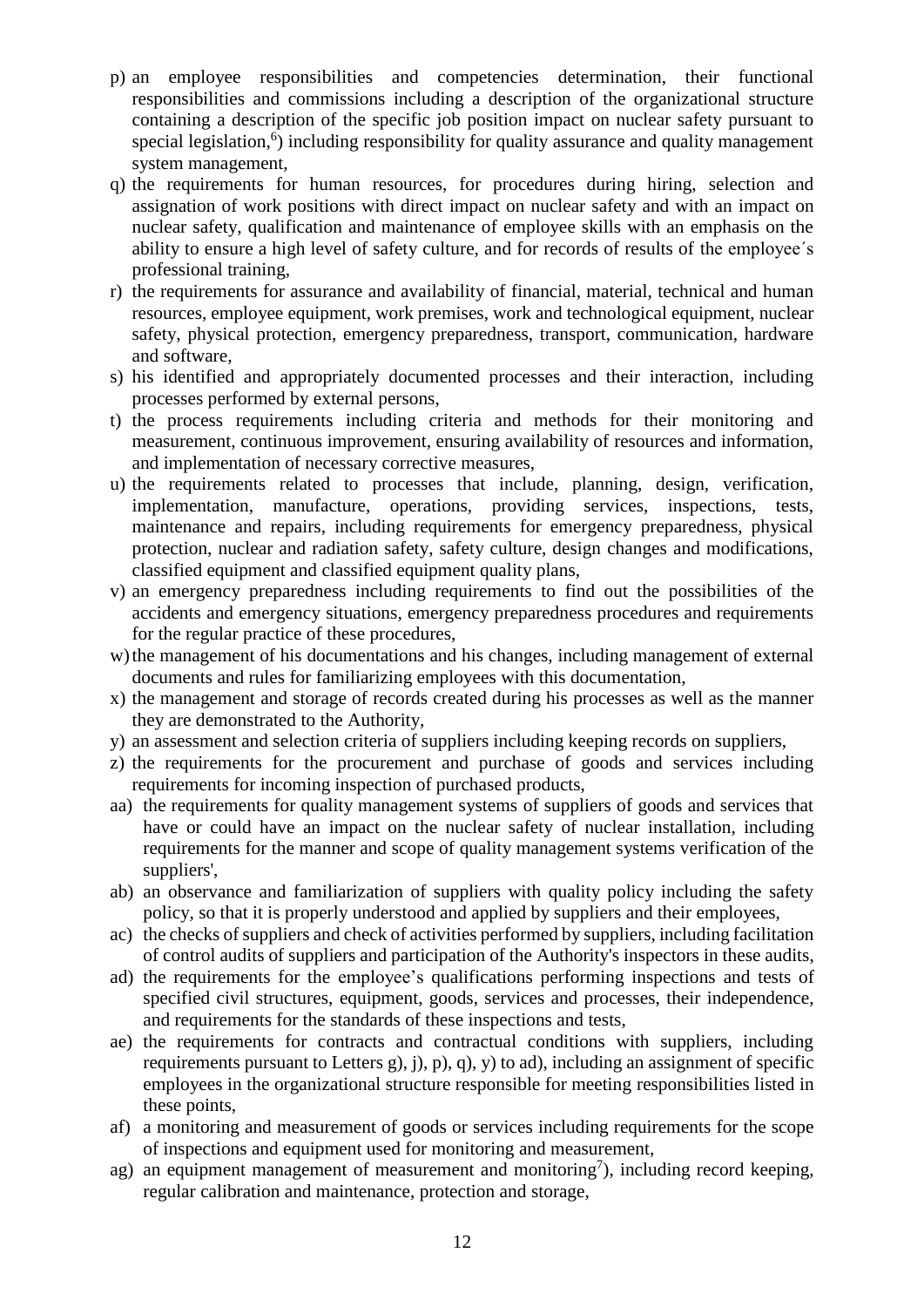- ah) the requirements for the identification and traceability of goods and services, for the labelling of technology and equipment, for records on design changes, inspections, tests and welds,
- ai) the requirements for the protection of goods during transport, packaging, storage, storage conditions and record keeping for these activities,
- aj) the audits of the quality management system including plans, programmes and audit records,
- ak) a system of managing and determining causes of non-conformities or inconsistent products,
- al) a corrective and preventive activities including keeping records of non-conformities, on corrective and preventive measures, results and acceptability criteria of corrective measures taken,
- am) a continuous improvement and increased effectiveness of his processes based on input from self-assessment processes, independent assessment, management review, monitoring and measurement, with emphasis on nuclear safety, radiation protection and safety culture, including plans for providing suitable resources for these activities,
- an) an assurance of sufficient internal communication among various levels of management and organizational structure, including managing communication with external subjects and supervisory bodies,
- ao) an identification of mandatory requirements and requirements of supervisory bodies for equipment, goods and services, processes or activities, and ensuring conformity with these requirements,
- ap) an ensuring and maintaining a suitable level of safety culture,
- aq) an ensuring and maintaining a suitable level of nuclear safety, emergency preparedness, physical protection and employee´s professional training,
- ar) a utilization and application of operating experience, international safety standards, new research and development findings, their systematic analysis and continuously improving operating activities.
- as) the requirements for computer and network systems safety assurance and the requirements coupled with handling documentation pursuant to the Section 3 (14) and (15) of the Act.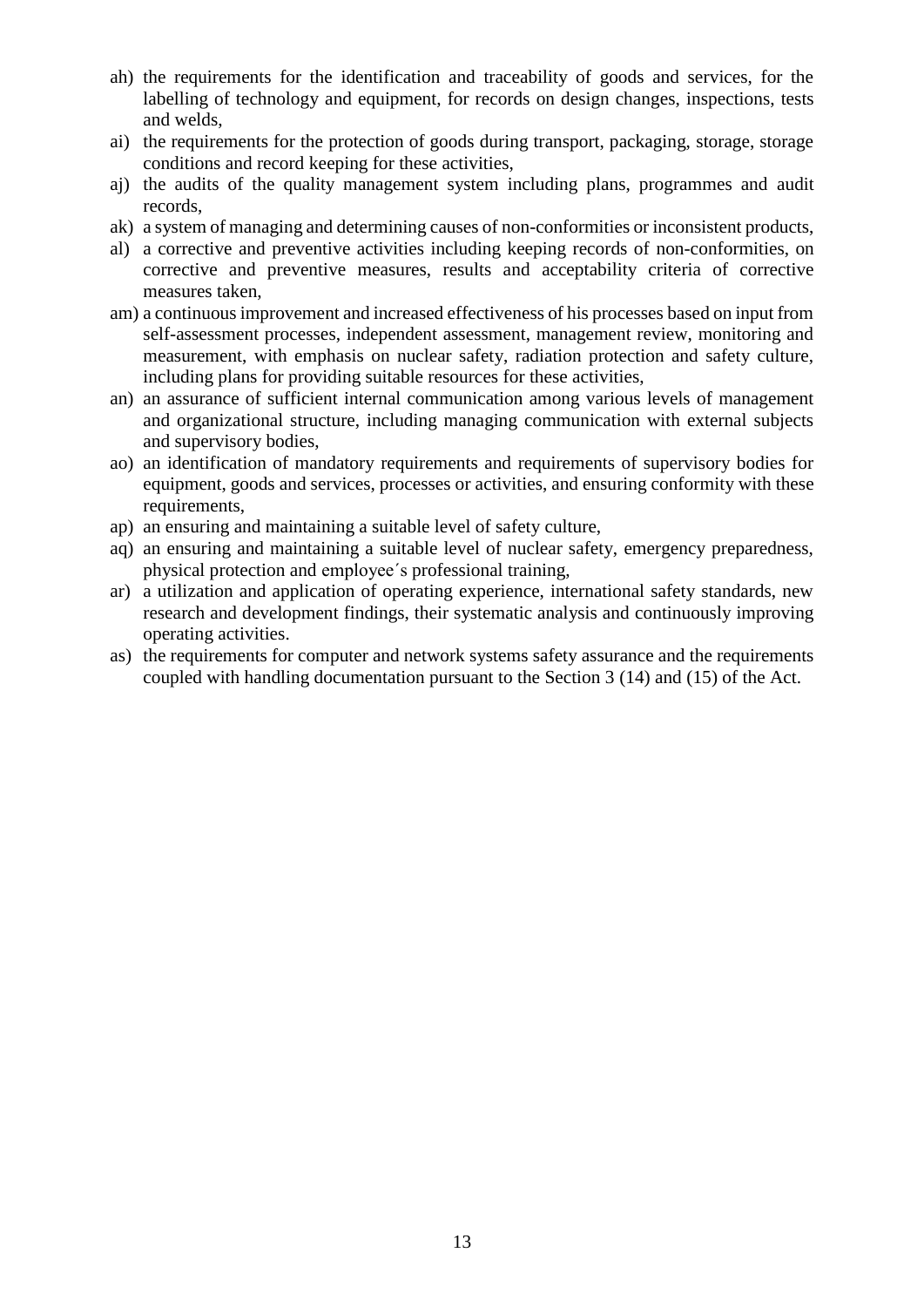# **REQUIREMENTS FOR QUALITY MANAGEMENT SYSTEM DOCUMENTATION**

### **A. Quality management documentation shall be as follow:**

- a) an elaborated and documented:
	- 1. to the range of necessary to meet requirements of all generally binding legal documents, including a list of applicable documentation,
	- 2. to the range and in details that correspond to the importance and complexity of activities, methods used, skills and professional training who perform these activities,
- b) managed according to specified rules and procedures, including
	- 1. an external documentation used and documentation elaborated by other persons,
	- 2. a determination of responsibilities for its elaboration, assessment, approval, recording, distribution, storage, changes and cancellation,
- c) categorized and protected with respect to its content, form and mutual relationships,
- d) regularly reviewed from the perspective of its currency and suitability,
- e) approved by authorized employees,
- f) easily identifiable, current, comprehensible, legible and easily available at its place of use,
- g) marked with and issue or expiry date,
- h) cancelled according to specified rules if its contents do not correspond to the current state of affairs, and replaced by updated and approved documentation,
- i) labelled and protected from the possible use of out-dated or invalid documentation, including measures for withdrawing such documentation from use,
- $j$ ) stored for a specified time and according to specified rules<sup>8</sup>), including invalid documentation.

### **B. Quality management system records shall be**

- a) managed and documented according to specified procedures, including assignation of responsibilities and rules regarding their production, categorization, labelling, filling in, verification, record keeping, protection, storage and storage periods,
- b) specified in quality management system documentation,
- c) drawn up to at least to the range that facilitates:
	- 1. proof of safe operation of nuclear equipment,
	- 2. proof of maintenance, repairs or modification of classified equipment,
	- 3. specification of the causes of operating incidents or failures of classified equipment,
	- 4. proof of who performed an activity, when, and with what result,
	- 5. effective planning, management and implementation of activities and processes,
- d) decidedly legible, complete and easy to identify,
- e) labelled with the name, date and signature of their author,
- f) stored, recorded and maintained in a manner that makes them easily accessible and protected towards damage, deterioration or loss,
- g) stored for at least 10 years after a nuclear installation operation has terminated, for records that are important from the perspective of nuclear safety and the condition of classified equipment.

# **C. The quality manual shall**

- a) contain the scope of the quality management system,
- b) contain the quality policy and the objectives of the quality management system, or references to documents where they are specified,
- c) specify and briefly describe identified processes in the quality management system,
- d) contain a description of the sequence of and interaction of processes included in the quality management system,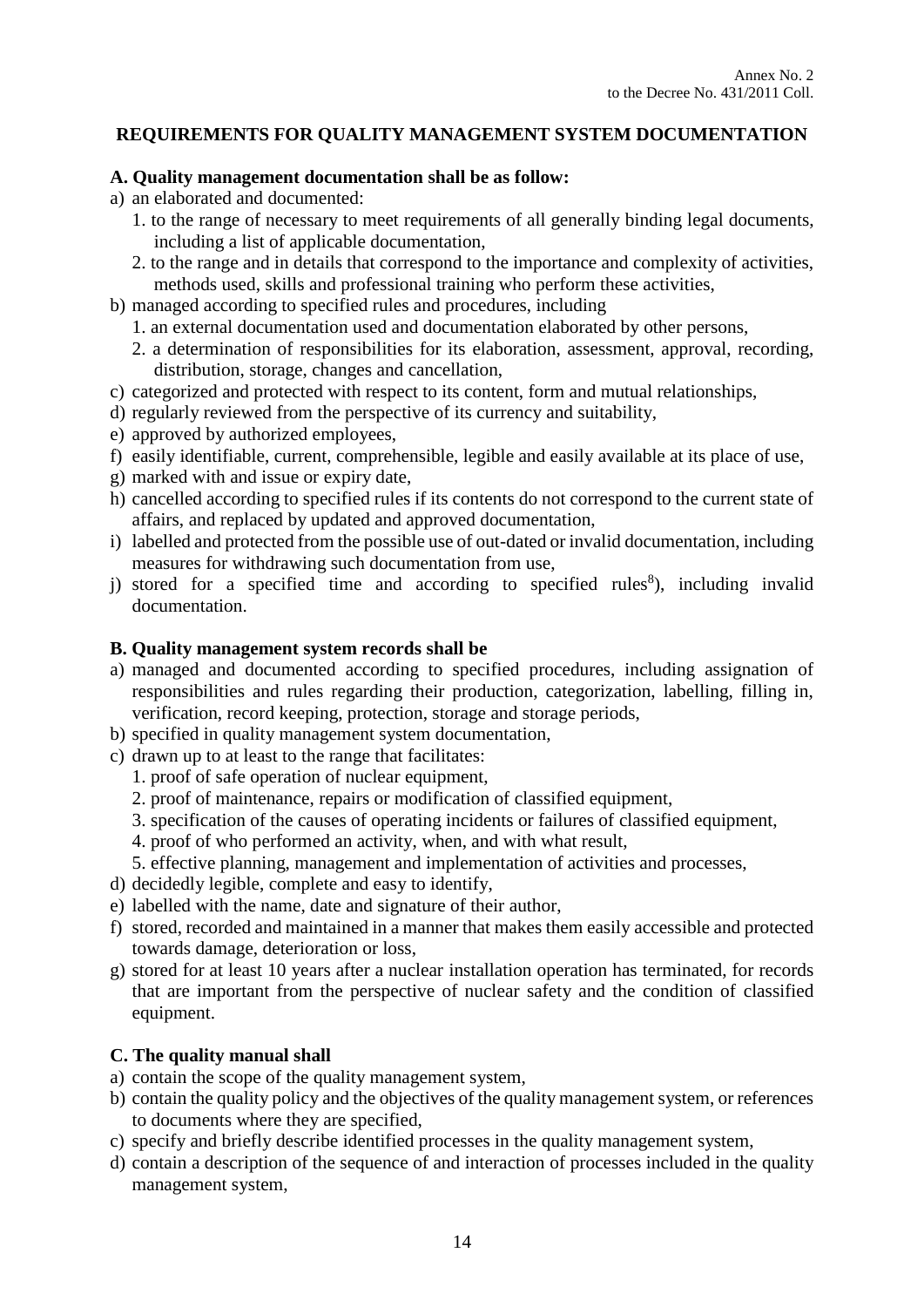- e) specify requirements, sources, criteria and methods needed to ensure the correct management, occurrence and monitoring of quality management system processes, including assignation of authorities and responsibilities,
- f) specify documented quality management system procedures in relation to quality management system processes.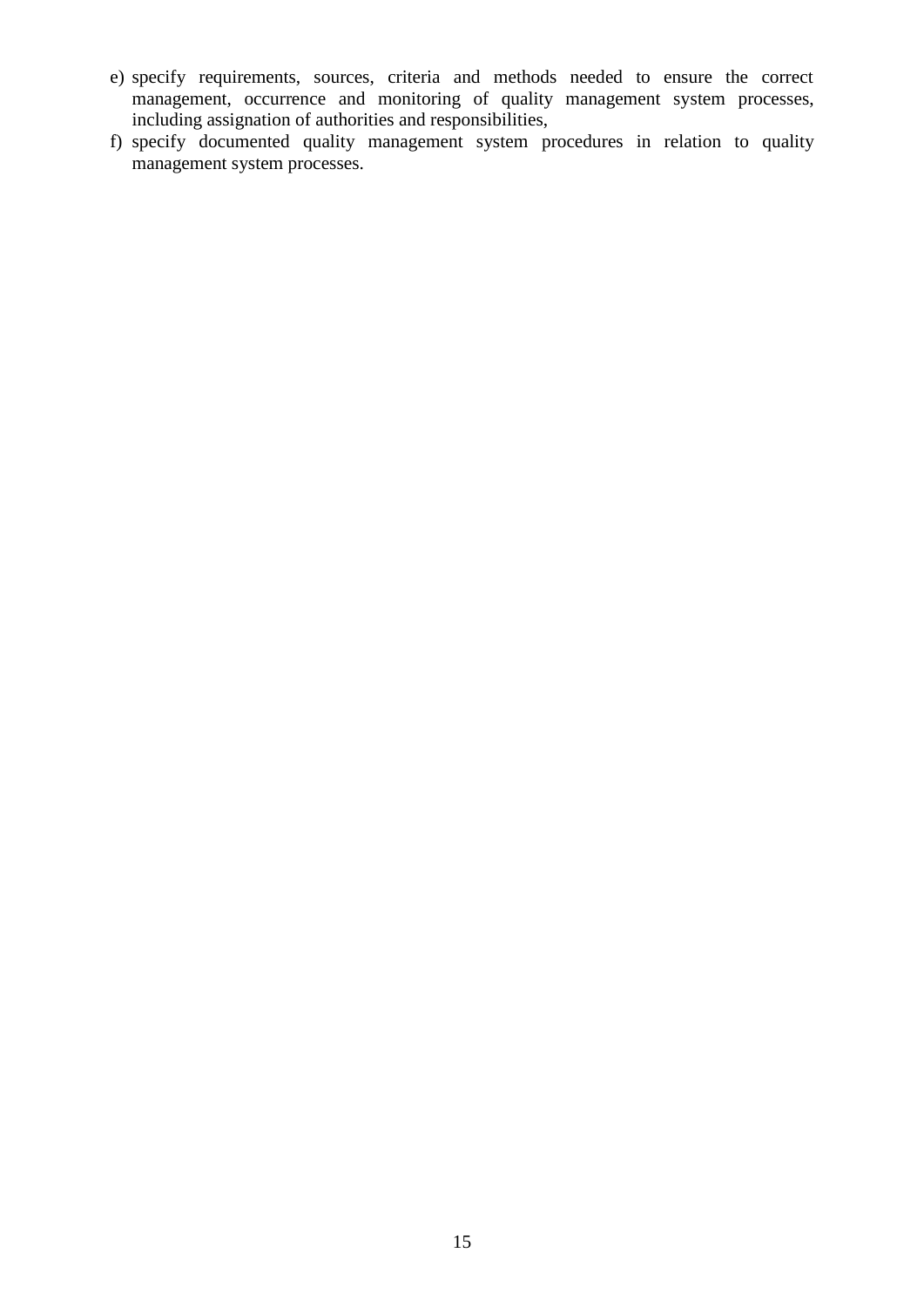# **SCOPE OF APPROVED QUALITY MANAGEMENT SYSTEM DOCUMENTATION**

- (1) Quality manual or manual describing the quality management of the applicant for an authorisation or the authorisation holder.
- (2) Quality assurance reference programmes.
- (3) Stage quality assurance programmes.
- (4) Quality plans.
- (5) Pre-service inspection programmes of classified equipment.
- (6) In-service inspection programmes of classified equipment.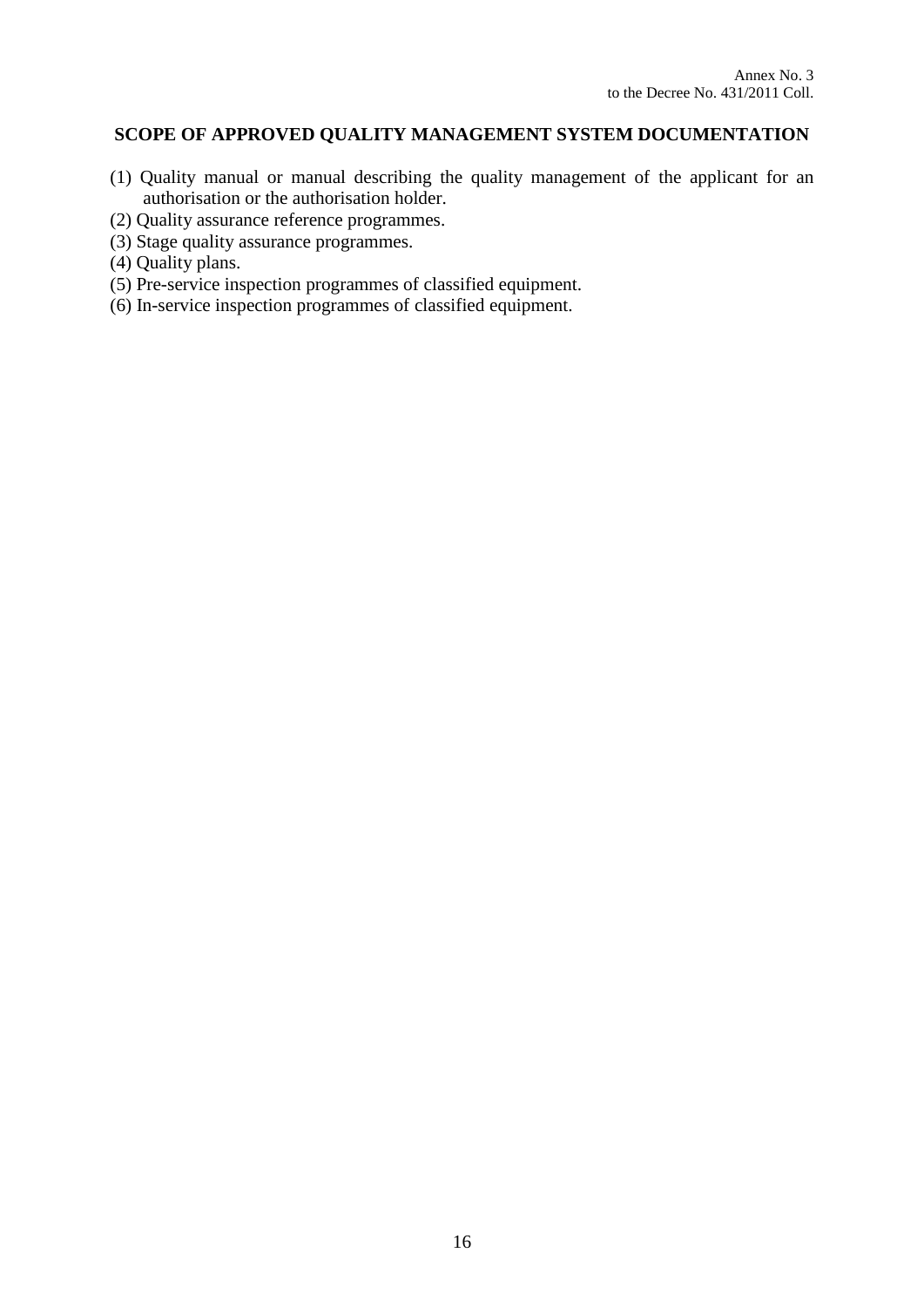## **REQUIREMENTS FOR NUCLEAR INSTALLATION QUALITY ASSURANCE PROGRAMMES**

### **I. The reference programme shall contain**

- a) a brief description of the nuclear installation,
- b) a summary and sequence of activities determining the quality of a nuclear installation during all stages of its existence,
- c) the specification of the structure and sequence of stage programmes, assignation of responsibility for their preparation and updates, specification of requirements that need to be detailed within them,
- d) an assignation of responsibility for quality assurance in individual stages of a nuclear installation's existence and conditions for assuming this responsibility,
- e) a principles of quality management system documentation and record and their transfer between individual phases including their independent verification, specification of requirements for review, updates and operative management of the reference programme,
- f) the requirements for quality assurance, for organizational and technical provisions for activities and processes important for assuring quality of the nuclear installation during design, procurement, engineering, production, import, construction, commissioning, operation, maintenance, inspection and decommissioning phases applied during nuclear installation quality assurance,
- g) principles of graded approach to quality assurance of classified equipment according to their categorization into the safety classes and importance of nuclear safety during design, procurement, engineering, production, import, construction, commissioning, operation, maintenance, inspection and decommissioning phases,
- h) the metrology requirements,
- i) a list of generally binding legal documents and basic technical standard documents that will be used during the design the nuclear installation,
- j) an information important from the perspective of nuclear safety, requirements for the scope of research, studies, analyses and calculations, functional requirements and reliability requirements, requirements for environmental conditions, requirements of the Authority, of regulations and Slovak technical standards or other similar technical specifications with comparable or more stringent requirements, and requirements for securing their verification,
- k) the description of siting planning and coordination,
- l) the proposed principles of classified equipment' categorized into the safety classes,
- m)the requirements for location selection, the manner of selection of a protective zone with justification of its size, accordance of activities during siting with requirements pursuant to letters a) to i), and verification of methodologies used to assess the selection of the location.

#### **II. The stage programme shall include**

- a) a brief description of the nuclear installation,
- b) a summary and sequence of activities determining the quality of a nuclear installation during the respective stage,
- c) the requirements for processes and activities that determine the quality of the nuclear installation and nuclear safety in the respective stage, including activities performed by contractors,
- d) the requirements for management and storage documentation and quality management system records, including their transfer between subsequent stages,
- e) the requirements for regular review, update and management of the relevant stage programme,
- f) the requirements for an identification and marking system for nuclear installation, equipment, systems, components and civil constructions,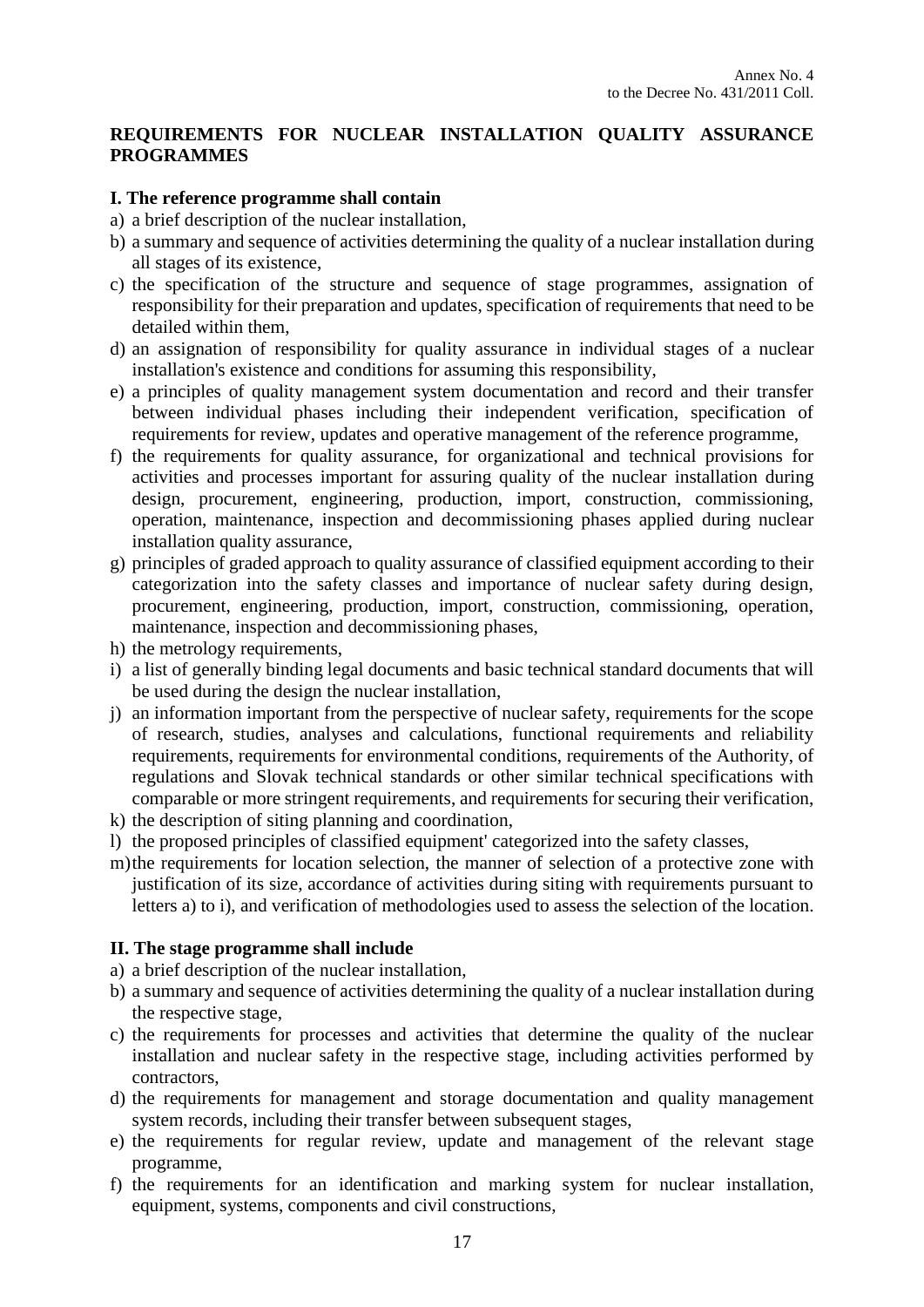- g) the principles for categorization of classified equipment into the safety classes and requirements for the creation of a list of classified equipment categorized into safety classes,
- h) the requirements for a process for managing changes and modifications on nuclear installation in a respective stage, including evidencing the condition of the nuclear installation during hand over and take over for the next stage,
- i) the requirements on processes and procedures of assessment and approval of ad hoc changes of technical documentation of classified equipment in the stages of construction and commissioning of nuclear installation to the operation,
- j) the requirements for processes and assessment procedures for non-standard situations, abnormal or accident operation of the nuclear installation, including seismic events and other extreme external hazards,
- k) a definition of competencies, responsibilities and requirements for the qualification of employees performing activities and processes important from the perspective of nuclear safety and nuclear installation quality assurance in the respective stage,
- l) the requirements for research, studies, analyses and calculations in the respective stage of the nuclear installation,
- m)the requirements for reliability and functionality of a nuclear installation and its most important systems and components in the respective stage,
- n) the general requirements for qualification, verification and validation procedures of classify equipment,
- o) he requirements for the qualification of non-destructive test methods for components of classified equipment,
- p) the requirements for nuclear installation operating and work environment conditions including physical, social, psychological and environmental factors,
- q) the meeting requirements of the Authority, generally binding legal documents, special legislation and Slovak technical standards or other similar technical specifications with comparable or more stringent requirements, and requirements for their verification,
- r) a summary of generally binding legal documents and technical standards documentation used during a respective stage of a nuclear installation,
- s) the requirements for documentation of the suitability of metallurgical semi products and welding filler material,
- t) the general requirements for documenting accordance of supplied classified equipment and their components with their Authority-approved specifications,
- u) the relationship with the safety guidelines issued by the Authority,
- v) the requirements for ensuring the checking of activities performed that determine the quality of a nuclear installation in the respective stage, including activities performed by suppliers and the manner of verification of these activities,
- w) the requirements for verification, preventive and corrective activities for the documentation of accordance with requirements pursuant to Letters a) to u), including a list of methodologies used.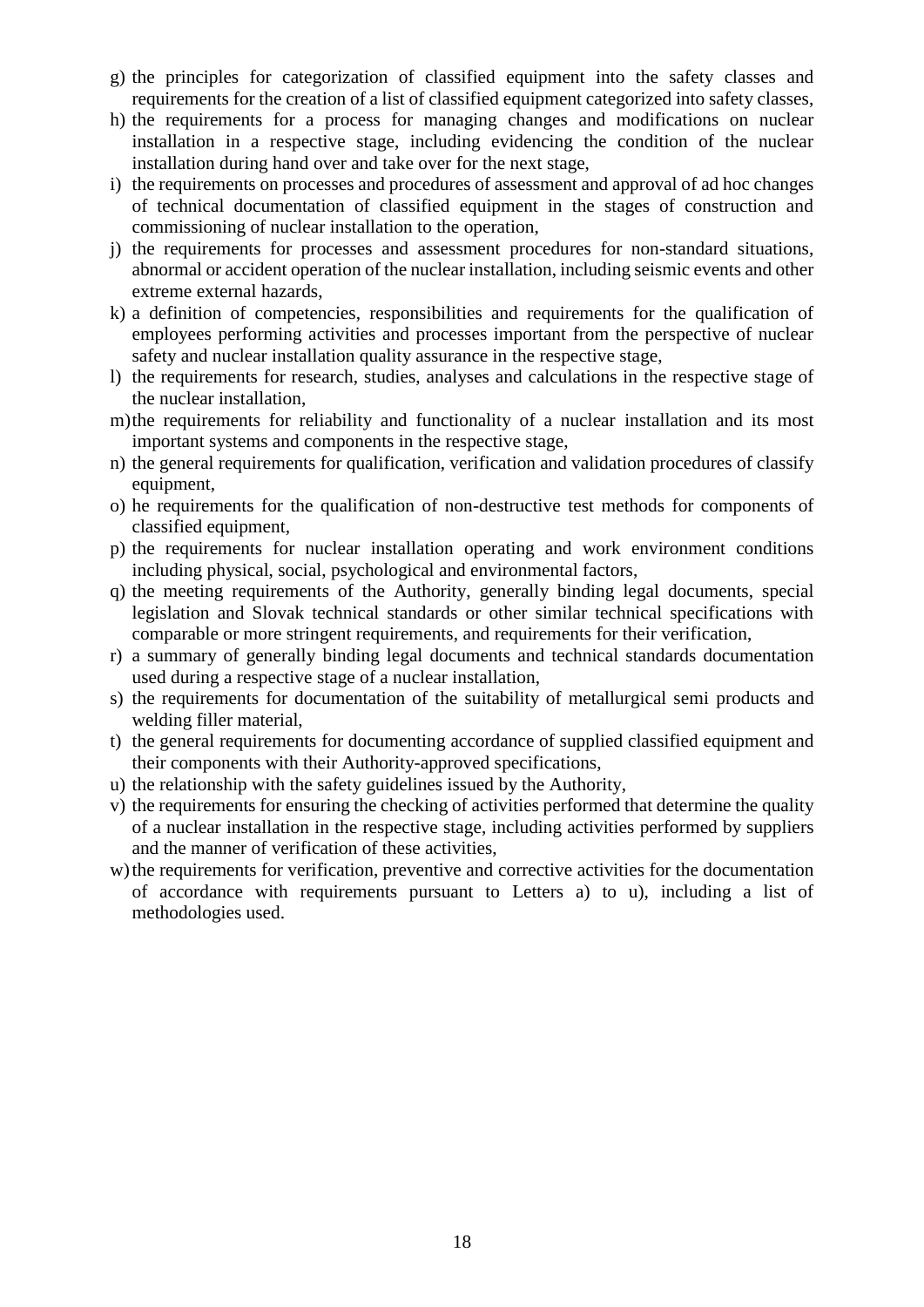# **REQUIREMENTS FOR CLASSIFIED EQUIPMENT QUALITY PLANS**

### **I. The quality plan for the first phase contains**

a) a list of the classified equipment to which it applies,

- b) an identification information of the classified equipment, if known in the first phase,
- c) a categorization of the classified equipment into the safety class,
- d) the general technical conditions for classified equipment, especially parameters, data and requirements that the classified equipment shall meet during its operation,
- e) a summary of the properties of the classified equipment with an impact on nuclear safety, including the safety function that it performs and the safety class in which it is categorised,<sup>9</sup>)
- f) a specified scope of qualification; for I&C systems, including electromagnetic compatibility requirements,
- g) the requirements for ageing management of the classified equipment,
- h) a general summary and sequence of activities that determine the quality of the classified equipment during the first phase,
- i) the organizational and technical support for activities and processes important for classified equipment quality assurance during the first phase, including allocation of competencies, responsibilities and requirements for professional competency of employees performing these activities,
- j) the general requirements for processes, procurement, design, manufacture, storage, transport, installation, commissioning, and operation of the classified equipment,
- k) the general principles of management documentation and records of quality management system and related to the classified equipment,
- l) the confirmation of conformity with requirements of the Act and generally binding legal documents issued upon its basis.

# **II. The quality plan for the second phase contains**

- a) a list of the classified equipment to which it applies,
- b) an identification information of the classified equipment,
- c) a categorization of the classified equipment into the safety class,
- d) the general technical conditions for classified equipment, especially parameters, data and requirements that the classified equipment shall meet during its operation,
- e) a summary of the properties of the classified equipment with an impact on nuclear safety, including the safety function that it performs and the safety class in which it is categorised<sup>9</sup>),
- f) a summary and sequence of activities that determine the quality of the classified equipment during all phases of its existence, including requirements for internal audits and processes for design, manufacture, storage, transport, erection, commissioning, operation, maintenance, monitoring and measurement,
- g) an organizational and technical support for activities and processes important for quality assurance of the classified equipment during all phases of its existence pursuant to Letter f,
- h) an allocation of competencies, responsibilities and requirements for the qualifications of employees performing activities and processes pursuant to Letter f,
- i) the requirements for technical manufacturing procedures, and the manner of and scope of inspection of pre-construction, construction and assembly operations,
- j) the requirements for technical operating and maintenance procedures, including requirements for the manner and scope of pre-service and in-service inspections,
- k) the requirements for identification of materials, parts and components according to predetermined principles, including partially manufactured subsystems and semi-products, auxiliary and filler material and spare parts and materials that are preserved during production operations, storage, transport, preparation for assembly, assembly works, commissioning and operation,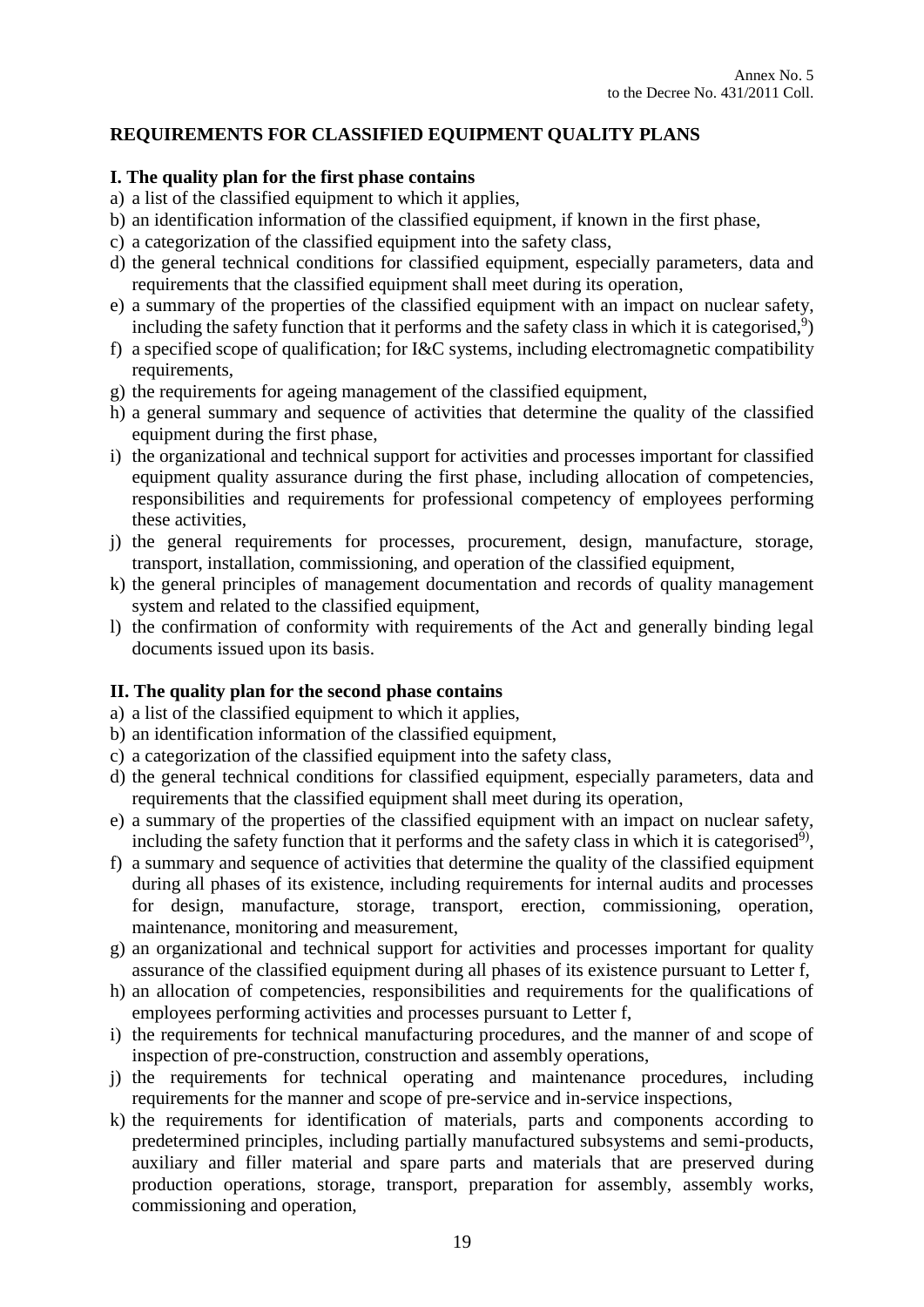- l) principles of control of quality management system documentation and records related to the classified equipment, including the obligation to keep identification records and related quality management system documentation during the entire time of existence of the classified equipment,
- m)the suitability analysis of metallurgical semi-products and welding filler material, including the application of technical standards or other similar technical specifications with comparable or more stringent requirements, or requirements of other relevant documents,
- n) the manner of certification of conformity of supplied classified equipment and their components with their Authority approved specifications,
- o) the relationship with the safety guidelines issued by the Authority and other similar technical standards documentation with a similar focus,
- p) a qualification, verification and validation methods and procedures for the classified equipment,
- q) for a classified equipment categorised into the safety classes I and II, requirements for keeping records on design verification and confirmation of the validity the design,
- r) a confirmation of conformity with the requirements of the Act and subsequent implementing legislation.

# **III. Requirements for the impact analysis**

## **A. The impact analysis shall contain:**

- a) the name of equipment and its design number,
- b) the location and a summary of equipment features, especially:
	- 1. the technical parameters,
	- 2. the functional requirements,
	- 3. the technical properties,
	- 4. a usability during normal and abnormal operation, and during accident states,
	- 5. the description of function which is fulfilled.
- c) the specification of affected safety class I to III equipment,
- d) the specification of how the analysis is to be performed, for example by calculation or expert assessment,
- e) the definition of the scope of possible events,
- f) the specification of interactions of equipment categorised into a different safety classes,
- g) an assessment of impact on nuclear safety.

# **B. Set of possible events for selection pursuant to Part A letter (e):**

- a) the single failure,
- b) the common-cause failure,
- c) a propagation of failures from equipment categorised into a safety class IV to equipment safety class I to III,
- d) an interference during loss of stability or destruction on classified equipment categorised into a safety class I to III,
- e) the effect of flow of media or liquids from damaged classified equipment of safety class IV,
- f) the loss of integrity,
- g) the leakage,
- h) the loss of stability,
- i) the false actuation,
- j) the loss of electrical power,
- k) an effect of short-circuits,
- l) the loss of coolant,
- m)the loss of control media,
- n) the loss of control commands or signals,
- o) the hardware or software fault,
- p) the seismic event,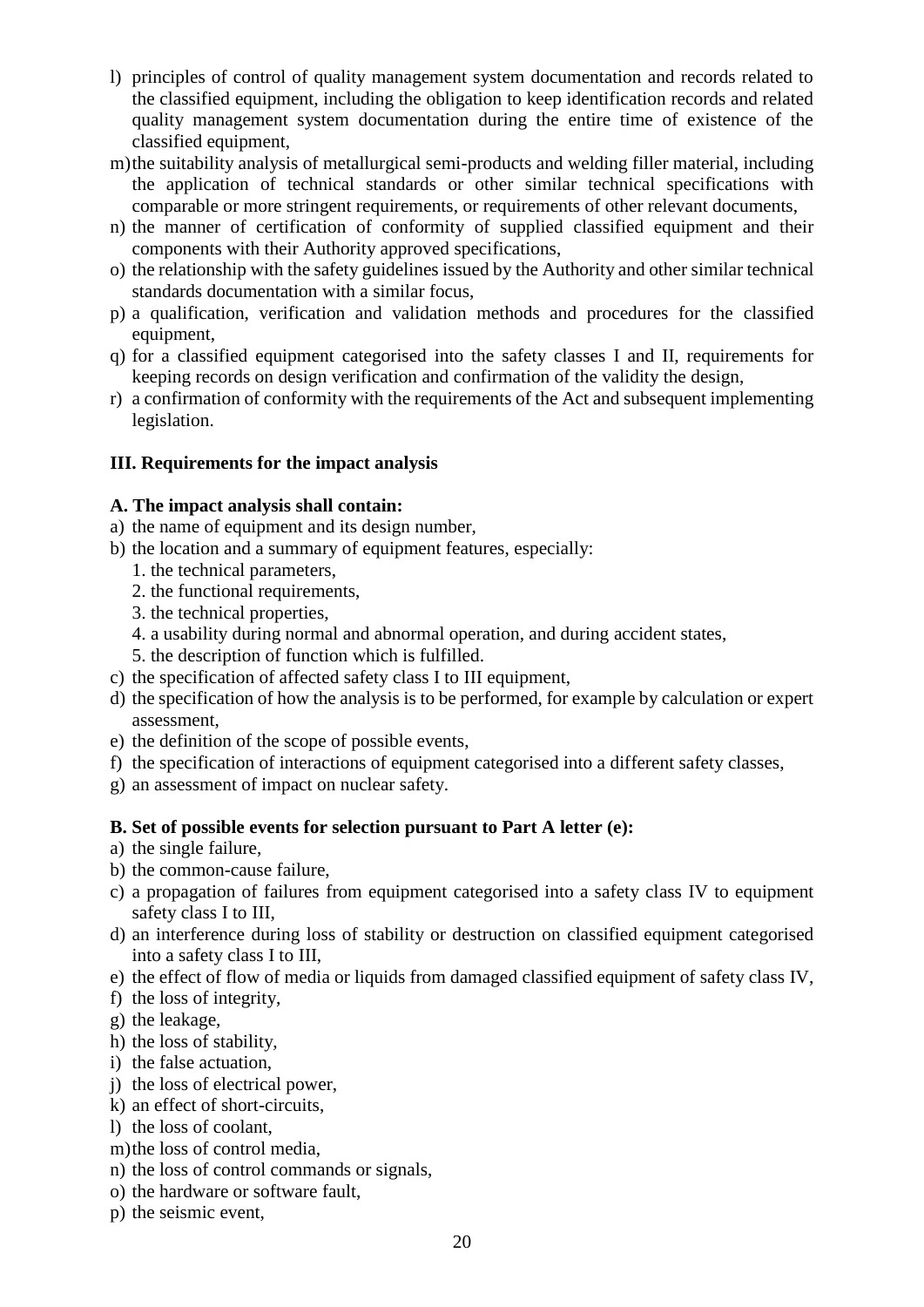- q) the impact of internal and external events including resultant vibrations and tremors,
- r) external hazards,
- s) the impact of activity,
- t) the impact of neutron flux,
- u) a material fatigue,
- v) an ageing,
- w) the fire,
- x) an incorrect operating staff procedure.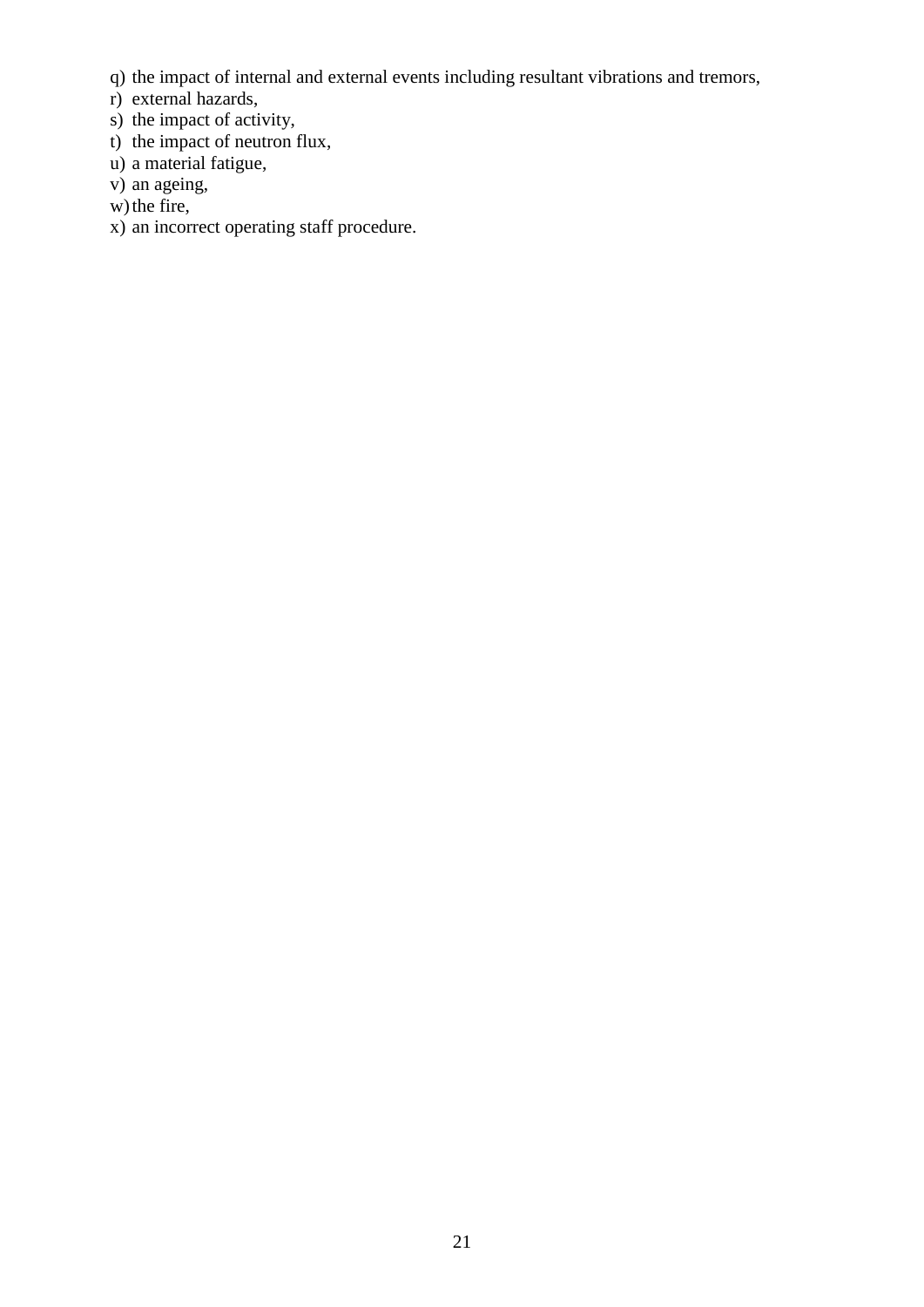# **NUCLEAR INSTALLATION QUALITY REQUIREMENTS**

#### **Nuclear installation quality requirements shall contain**

- a) the general design aspects and safety objectives,
- b) the categorization of initiating events,
- c) the manner of defence in depth application,
- d) an implementation of physical barriers,
- e) the concept of accident prevention,
- f) the concept of accident consequence mitigation,
- g) the quantitative safety targets, including
	- 1. the radiation targets,
	- 2. the probabilistic safety targets,
	- 3. the probabilistic safety criteria and their relation to internationally accepted requirements,
	- 4. the probabilistic safety assessment methodology,
- h) the deterministic analyses used, details of their methods and limits of use,
- i) the manner of ensuring verification and validation of software tools and calculation methods for safety analyses,
- j) the quantification of design basis events,
- k) a seismic resistance,
- l) a solution of events in the design extension conditions and severe accidents, including rules for their evaluation,
- m)the description of the severe accident consequences,
- n) an analysis of internal and external hazards,
- o) the quantification of acceptable risk parameters,
- p) the specification of safety functions,
- q) the measures to achieve reliability of safety functions,
- r) the requirements for equipment qualification,
- s) the level of fire protection,
- t) the relation to the human factor,
- u) the level of main, emergency and accident management operation assurance,
- v) the measures ensuring control room inhabitability during accidents,

w) acceptance criteria for maintaining the integrity of barriers to

- 1. the normal operation,
- 2. the anticipated operational events,
- 3. the design basis events,
- 4. the events in design extension conditions without serious nuclear fuel damage,
- 5. the severe accidents,
- 6. the non-power operating modes,
- x) the categorization of I&C systems using a graded approach and requirements for their functionality and reliability in all operational states,
- y) the manner of ensuring verification and validation of software and hardware tools for I&C systems based on the computer technology,
- z) the scope of the post-accident monitoring system and quantification of its technical parameters, reliability and functionality in all operational states,
- aa) the scope of qualification of post-accident monitoring system components,
- ab) the scope of important the safety parameters display system,
- ac) the monitoring scope of critical safety functions,
- ad) the provision of power supply system and its reliability,
- ae) the power output and its reliability,
- af) the provision of diagnostic systems,
- ag) the quantification of containment system parameters,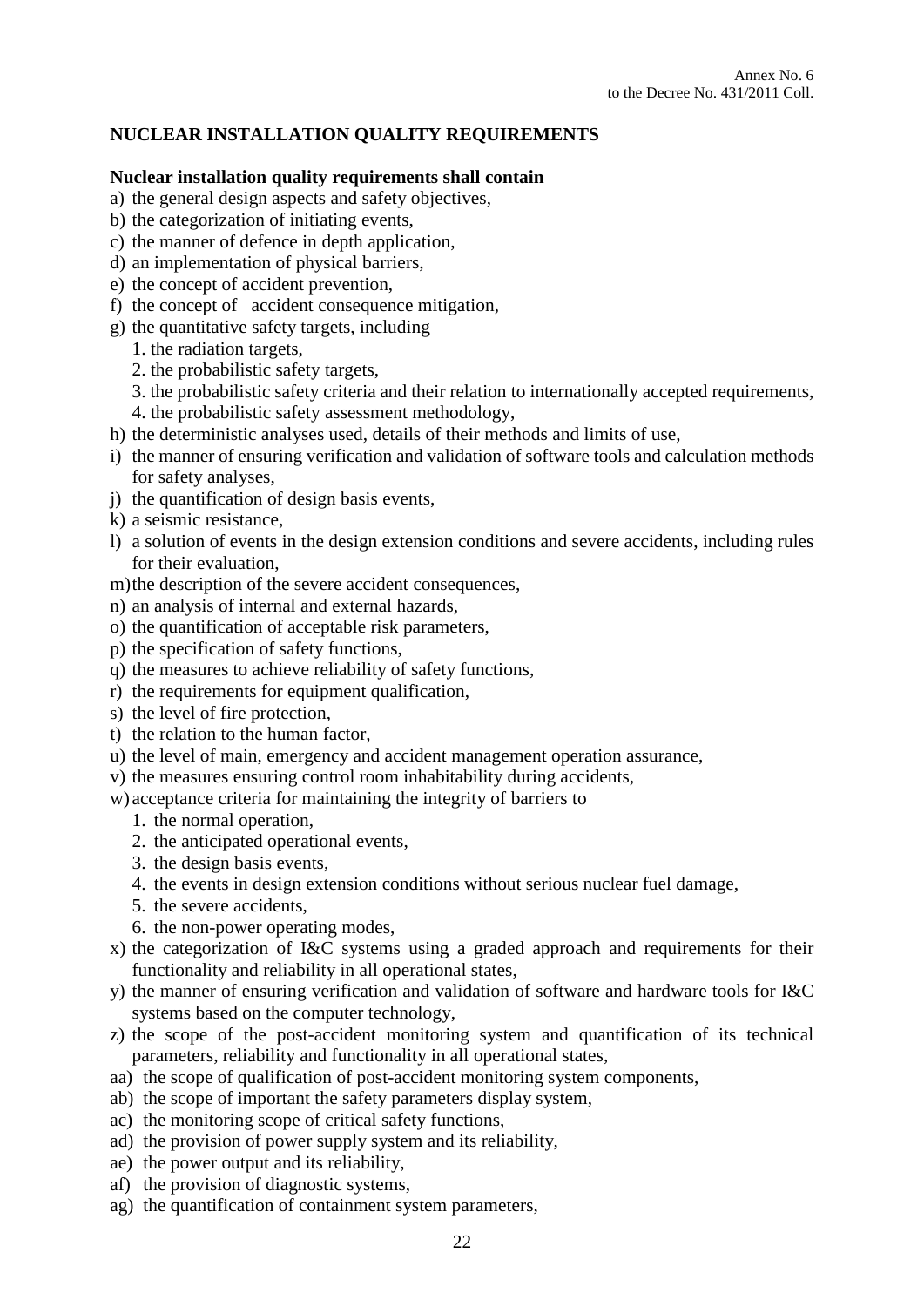ah) the lifetime parameters of nuclear installation equipment.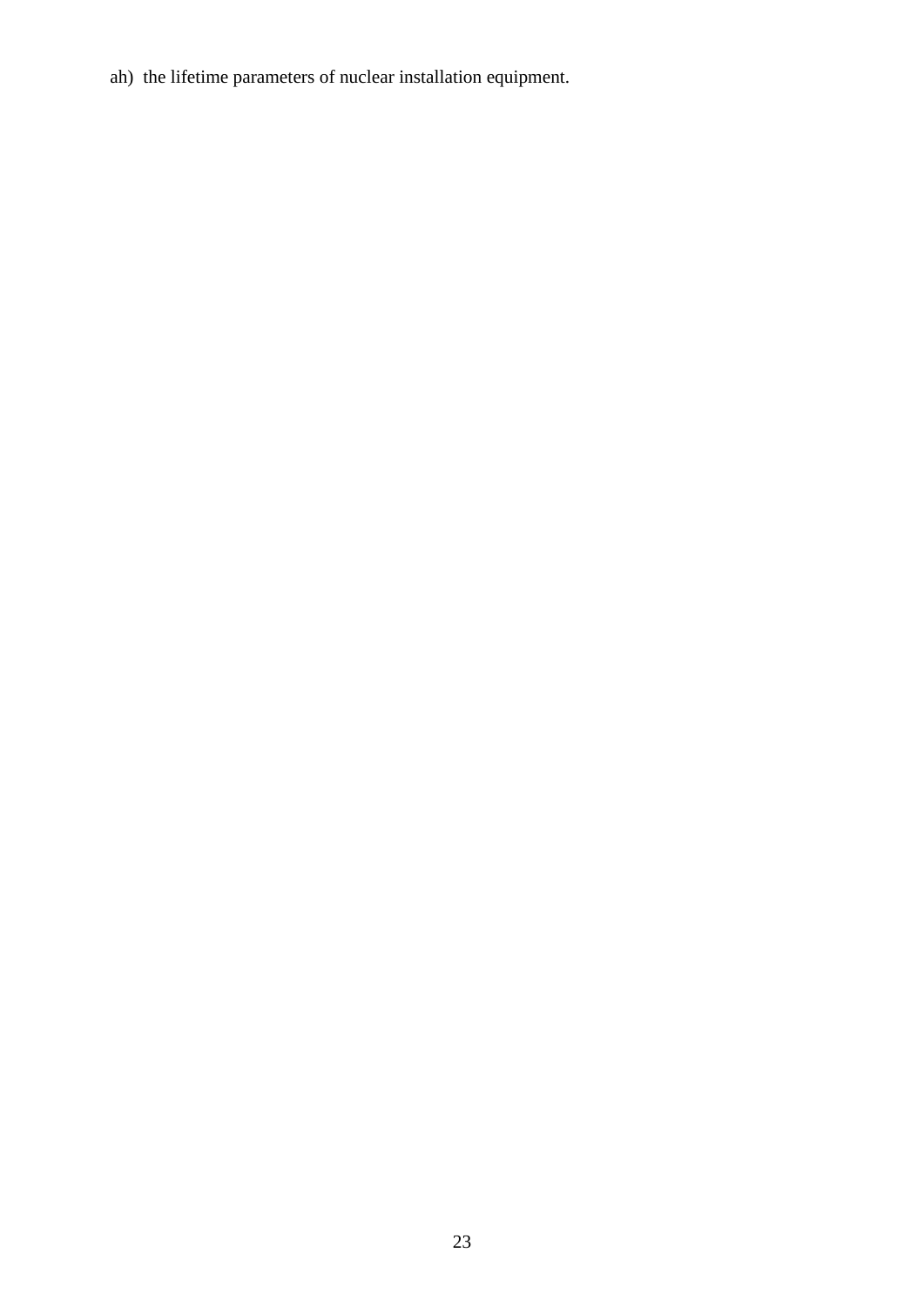# **CLASSIFIED EQUIPMENT QUALITY REQUIREMENTS**

#### **Quality requirements for classified equipment shall include**

- a) the design inputs specific to the respective classified equipment with a description of changes compared to the basic design,
- b) the categorization of the classified equipment into a safety class,
- c) the designation of the prescribed quality and condition of metallurgical semi-products and auxiliary materials with specification of the scope of technical delivery conditions for their specified qualitative level and the manner how to document,
- d) the requirements for resistance to external hazards,
- e) the dimensions, wall thicknesses and data needed for their design,
- f) the location, type, dimensions and coefficient factors for welds and their classification,
- g) the test media, test types and their acceptance criteria,
- h) the results of calculations made according to technical standards or other similar technical specifications with comparable or more stringent requirements, technical conditions, or according state of arts and technical knowledge, specified in the stage programme,
- i) the calculations or calculation results and important technical information on safety equipment parameters, focusing on its type, size, load capacity, location, safeguards, protection, and selectivity,
- j) the technological manufacturing procedures and construction procedures, a proposal for their verification, and repair procedures,
- k) the assembly instructions and technological assembly procedures,
- l) the technical conditions for manufacturing, construction, assembly and repairs, which must contain
	- 1. the manner, type and scope of heat-treatment equipment, or parts of classified machinery equipment of safety class I and II,
	- 2. an initial, process and output production inspection and post-assembly inspection, as well as their results acceptance criteria,
	- 3. the information on the planned useful life component,
	- 4. the information on the reliability component,
	- 5. the information on the earthquake resistance components,
- m)the technical procedures for welding work done on existing classified equipment of safety class I and II, which shall be assessed by an individual authorized for the area of welding, heat treatment, physical metallurgy, testing of properties and the non-destructive inspections of materials and welded joints of classified equipment,
- n) the technological welding procedures, which must be drawn up in accordance with a technical standard or other similar technical specifications with comparable or more stringent requirements, and which must specify the welder's qualifications,
- o) an equipment to be constructed in a way that a sudden breach cannot take place during all test and operational states and states considered in design,
- p) a programme for visual inspections, checks and functional tests, repairs and maintenance,
- q) the sizing of equipment and their power sources, positioning of fixtures, the design, number and position of work media level indicators in equipment, limit value signalling for liquid levels, pressures and temperatures, sizing, location and types of safeguards and measuring instruments and access to them, a signalling system for normal operation and failure conditions, a system for the control and blocking of relevant equipment, setting of limits for temperature, pressure and liquid level values and safety and control equipment,
- r) the physical separation of individual safety systems, internal electrical AC/DC circuits, resistance to the effects of short circuits, electrical protection settings and their selective activation,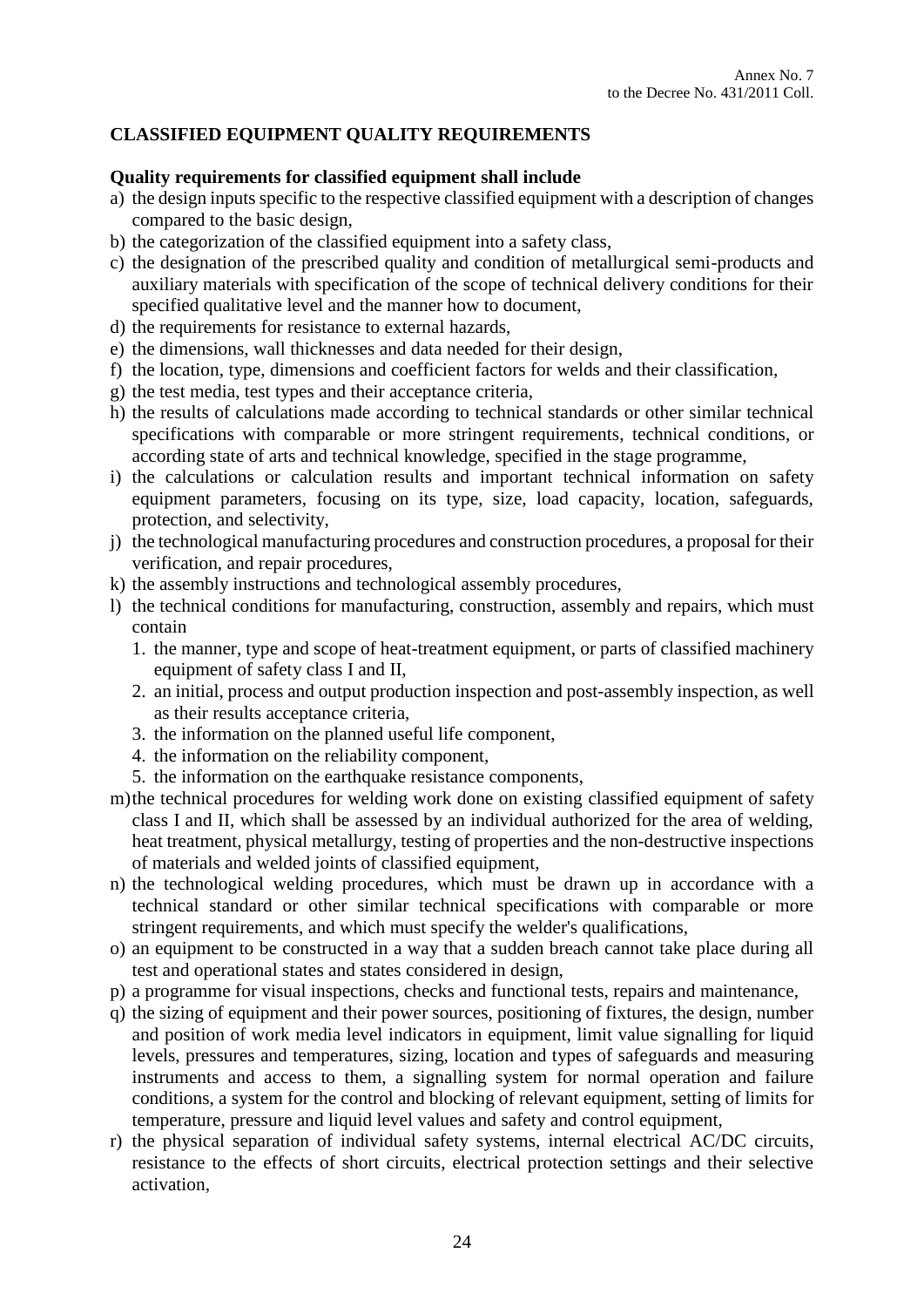s) the requirements for laying of concrete and checking its quality, for concrete reinforcements, penetrations, doors, hatches, closures, surface treatment of building constructions and electrical installation.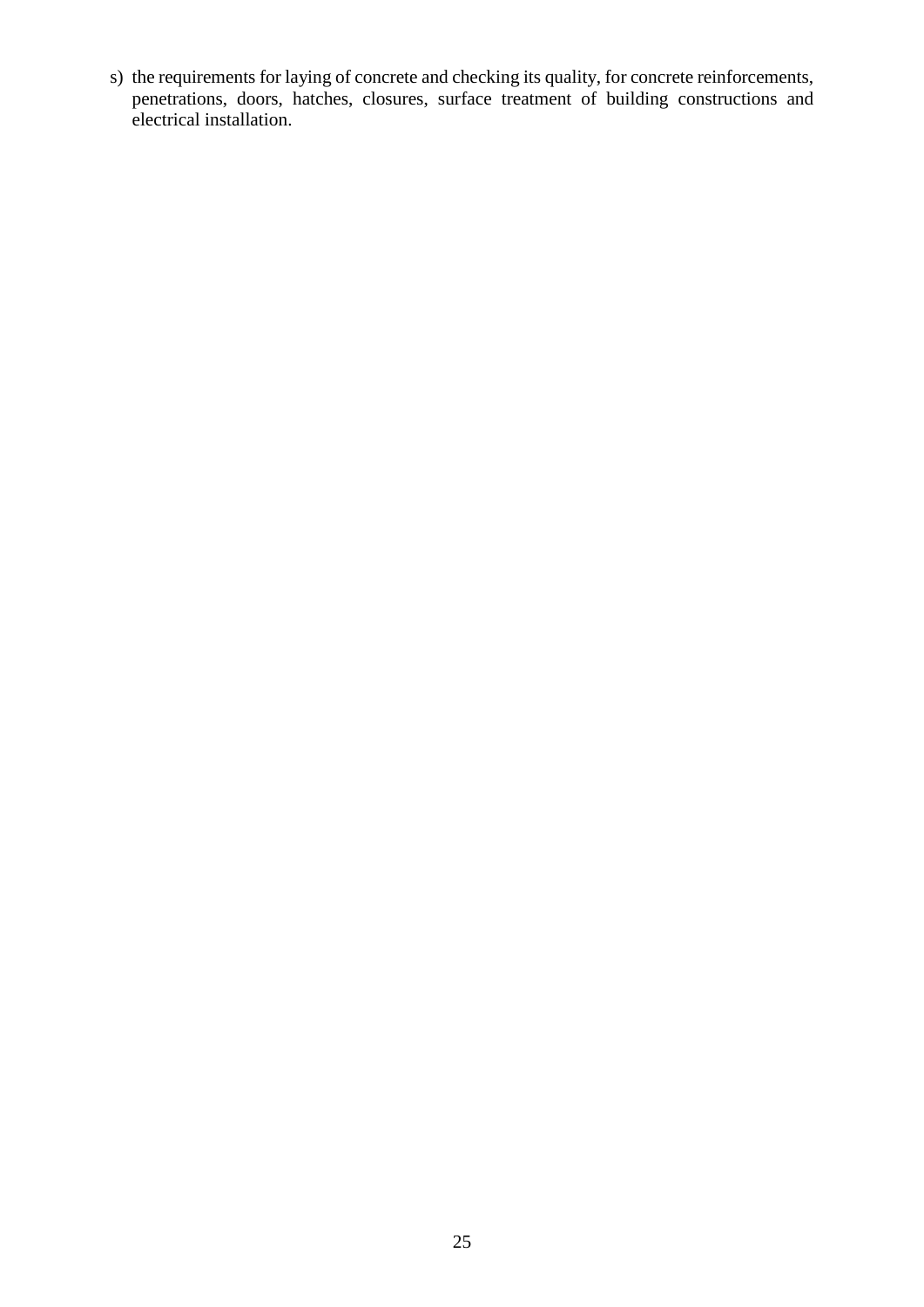# **REQUIREMENTS FOR ACCOMPANYING TECHNICAL DOCUMENTATION FOR CLASSIFIED EQUIPMENT**

### **A. Accompanying technical documentation for classified equipment shall contain**

- a) certificates and quality inspection reports for materials used, focusing on basic materials, metallurgical semi-products, auxiliary materials for equipment and parts thereof, fittings, safety equipment, connection tools, cables, devices, penetrations, concrete,
- b) the test reports, entries and other test and inspection records and their assessment,
- c) equipment qualification documents,
- d) the certification of the quality and completeness of consignment, installation or construction supported by reports on the results of prescribed tests performed during and after installation, and any other documents on the as-built condition of the installation,
- e) the drawings with as-built discrepancies marked up,
- f) the in-service inspection programmes,
- g) the maintenance and repair instructions,
- h) the operation manuals and safe use.

## **B. Accompanying technical documentation for classified mechanical equipment having the nature of a pressure vessel shall also contain**

- a) the records of any updates to strength calculations and their results,
- b) information on heat treatment,
- c) the lists of welders who performed welding work stating the type and validity of certificates,
- d) the lists of employees who performed non-destructive inspections stating the type and validity of their authorisations,
- e) the protocols on inspection quality welding joints,
- f) an information on defect repairs during manufacture,
- g) the records on registered indications for classified equipment of safety class I and II,
- h) the records on discrepancies from quality management system documentation during manufacture and assessment of changes in properties compared to original design.

## **C. Accompanying technical documentation for individual integral circuits, branches and systems of classified equipment having the nature of piping systems and rotating machinery must also include**

- a) the records of any updates to strength calculations and their results,
- b) the lists of welders who performed welding work stating the type and validity of certificates,
- c) the lists of employees who performed non-destructive inspection stating the type and validity of their authorizations,
- d) the inspection records and confirmation of internal cleanliness of the equipment,
- e) the records of weld joint quality inspection,
- f) the records of leak tightness and strength tests,
- g) an information on defect repairs during assembly.

# **D. Accompanying technical documentation for individual integral circuits, branches and systems of classified electrical equipment focusing on power supply and protection of emergency systems and reactor after cooling systems must also contain**

a) the device certificates or conformity certificates pursuant to special legislation,  $\binom{10}{2}$ 

- b) the internal connections,
- c) the individual and functional test logs,
- d) an expert inspection and test report,
- e) the electrical protection configuration logs,
- f) the software/hardware verification and validation logs and confirmation of reliability.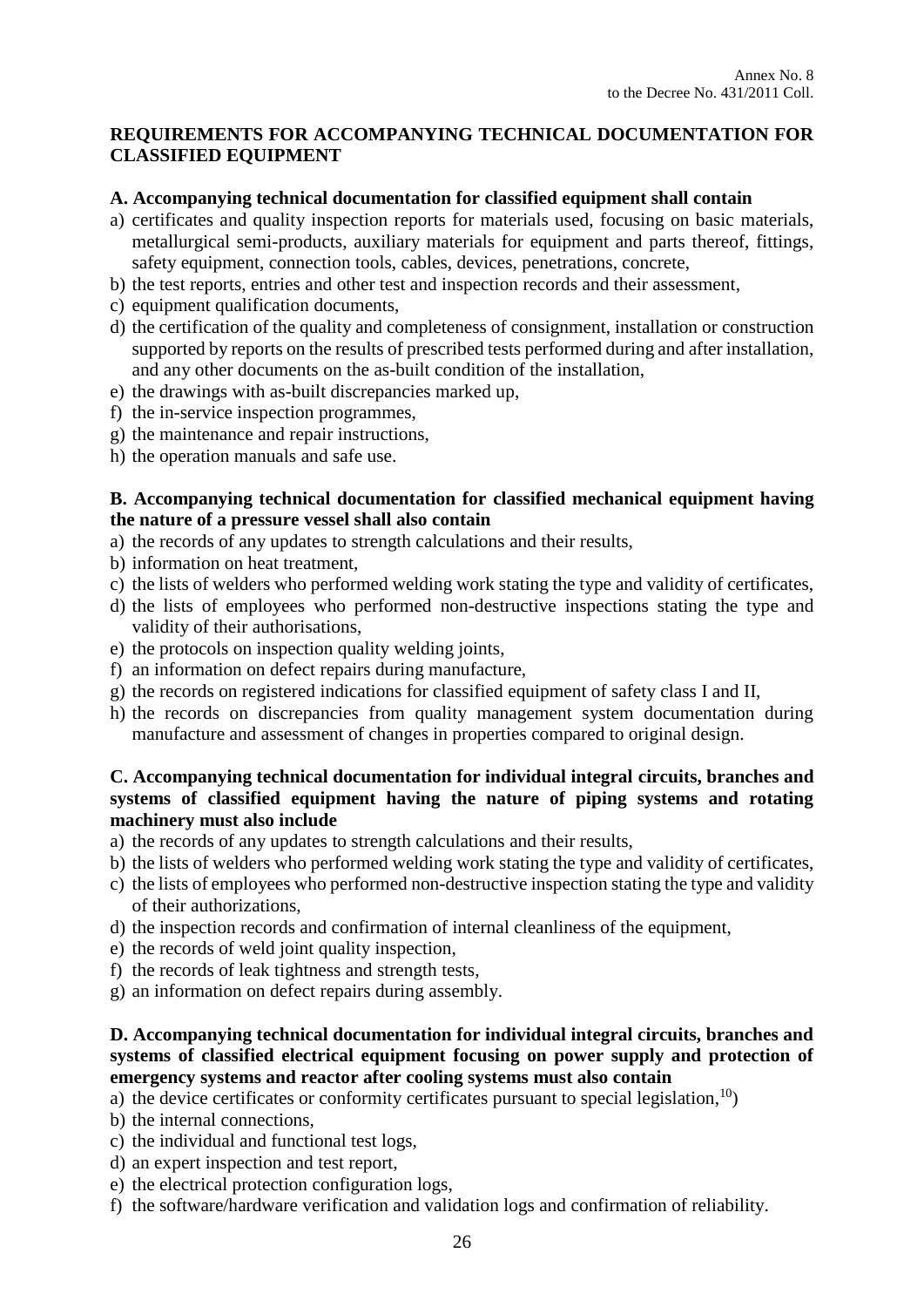## **E. Accompanying technical documentation for building equipment focusing on hermetic areas and equipment ensuring its tightness and strength under design conditions also contains**

- a) the records of any updates to strength calculations and their results,
- b) the concrete quality protocols supported by results of destructive testing,
- c) the list of welders who performed welding work during assembly works, stating the type and validity of certificates,
- d) the list of employees who performed non-destructive tests, stating the type and validity of their authorisations,
- e) the protocols of weld joint quality inspection,
- f) an inspection records and confirmation of internal cleanliness of the premises,
- g) the protocols of leak and strength tests of hermetic areas,
- h) the protocols on a measurement of angles and flex of floors, walls and ceilings.

Accompanying technical documentation pursuant to Letters a) to g) is prepared for individual premises and rooms of civil structures.